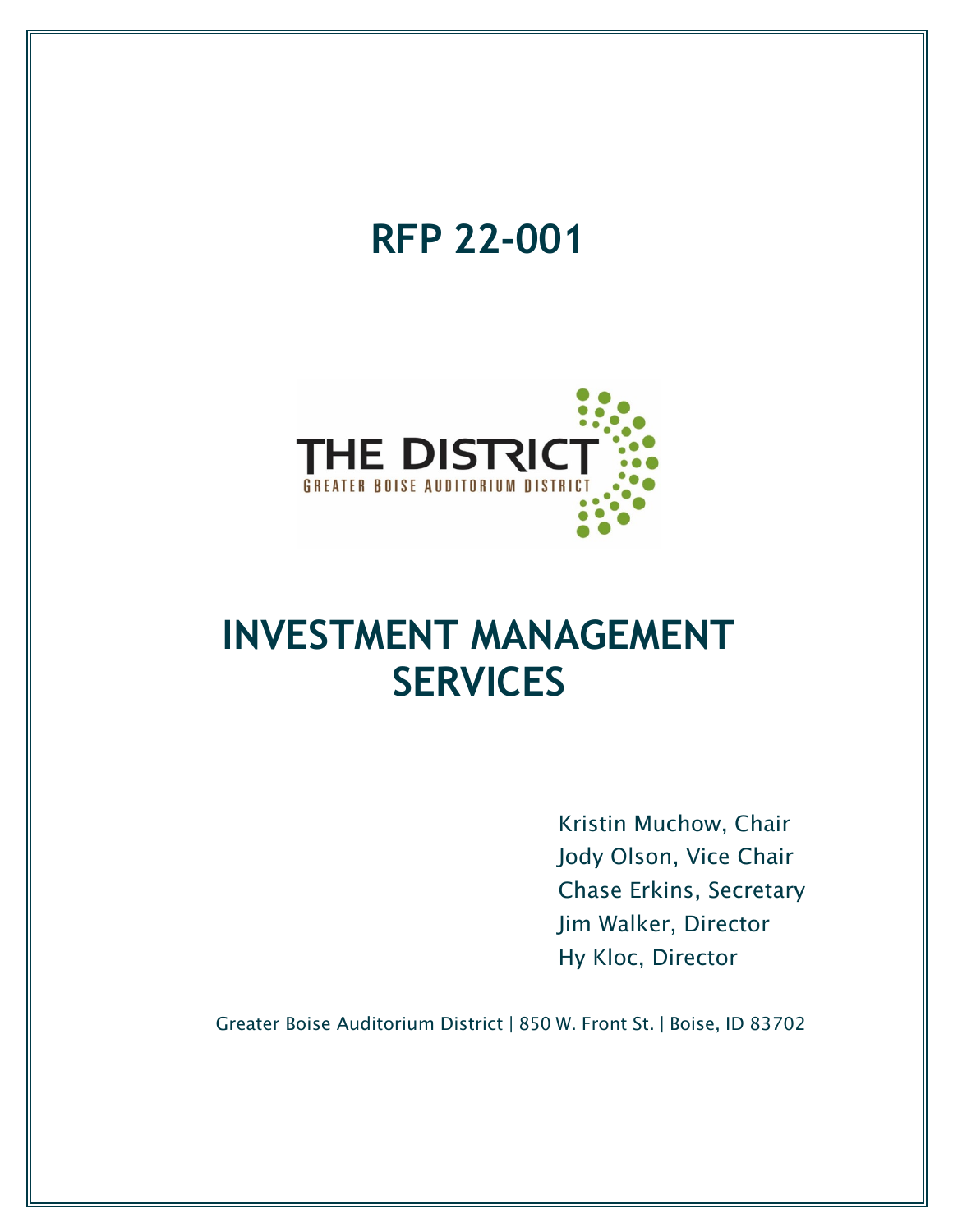#### **REQUEST FOR PROPOSAL RFP 22-001 INVESTMENT MANAGEMENT SERVICES**

The Greater Boise Auditorium District will receive and publicly open sealed proposals for **RFP 22-001 Investment Management Services.**

Submit sealed proposals to District no later than **5:00 p.m**. local time, by **July 20, 2022.**  All proposals will be date and time stamped as they are submitted. **Proposals will be accepted by hard copy, mail, or e-mail.** Proposals will be publicly opened and the names of participating consultants read aloud on **July 22, 2022,** on or about **10:00 a.m**. local time inthe Administration Conference Room, located on the first floor of the Boise Centre Administration office, 850 West Front Street, Entrance F, Boise, Idaho 83702. Information and specifications for the proposal may be downloaded free of charge at https://www.boiseauditorium.com/rfp-rfq/. The District of District Directors reserves the right to accept or reject any or all proposals.

Auxiliary aids or services for persons with disabilities are available upon request. Please contact District at (208) 336-8900 to make arrangements.

�

**Publish:**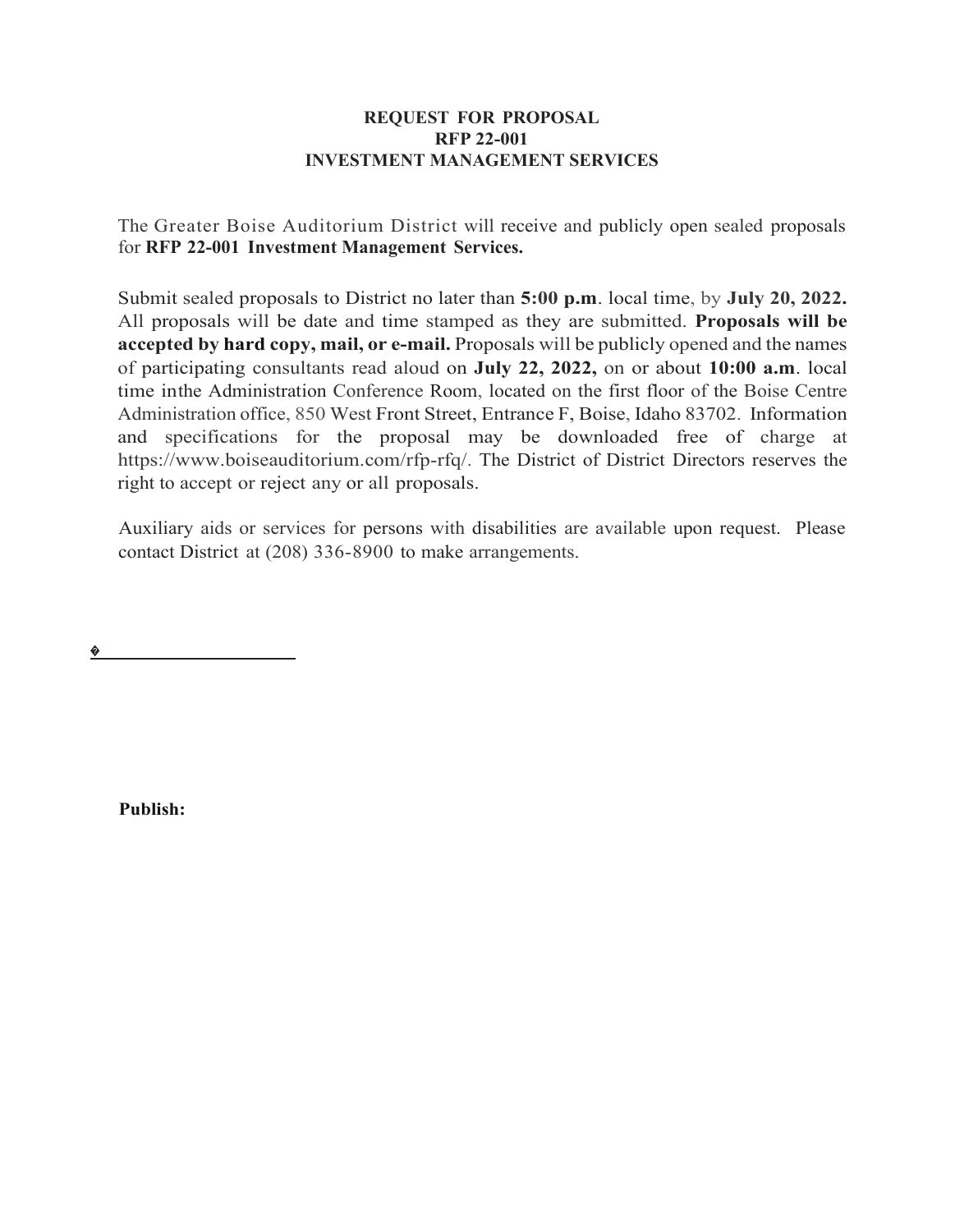# **TABLE OF CONTENTS**

| <b>INVITATION</b>                            |  |
|----------------------------------------------|--|
| <b>INTRODUCTION</b>                          |  |
|                                              |  |
| <b>INSTRUCTIONS TO PROPOSERS</b>             |  |
|                                              |  |
|                                              |  |
|                                              |  |
|                                              |  |
|                                              |  |
|                                              |  |
|                                              |  |
|                                              |  |
| PROPOSAL CONTENT & EVALUATION CRITERIA       |  |
|                                              |  |
|                                              |  |
| PROPSAL RESPONSE COVER SHEET                 |  |
|                                              |  |
|                                              |  |
| <b>EXHIBIT A</b>                             |  |
| <b>SCOPE OF WORK</b>                         |  |
| <b>EXHIBIT B</b>                             |  |
| <b>AGREEMENT</b>                             |  |
| <b>EXHIBIT C</b>                             |  |
| PROPOSAL SUBMISSION INSTRUCTIONS             |  |
| <b>CHECK-OFF LIST FOR PROPOSAL SUBMITTAL</b> |  |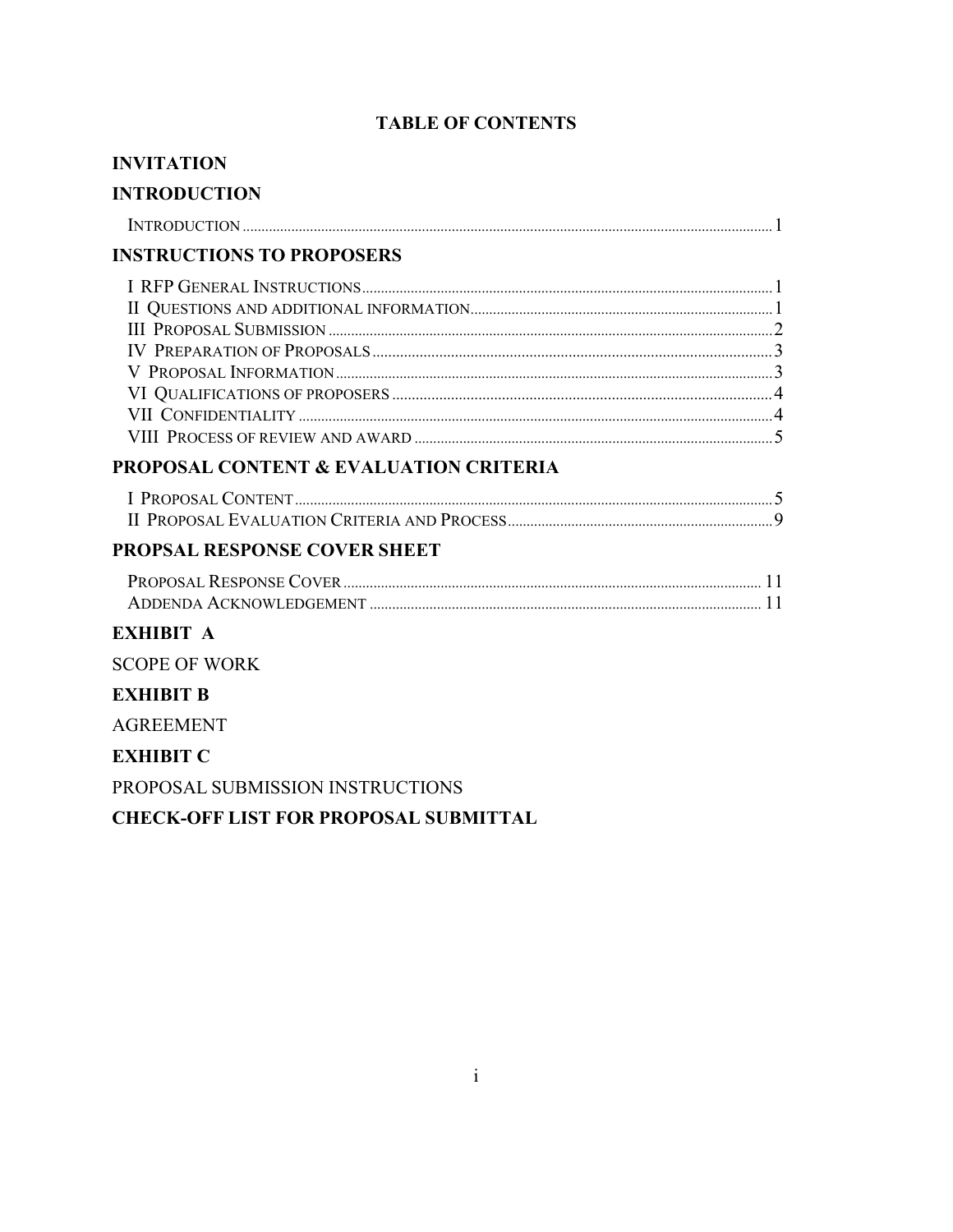# **REQUEST FOR PROPOSAL**

### **RFP 22-001 INVESTMENT MANAGEMENT SERVICES**

### **OWNER: Greater Boise Auditorium District**

<span id="page-3-0"></span>**PROJECT: Investment Management Services**

#### **INTRODUCTION**

Greater Boise Auditorium District ("District") is seeking proposals from qualified investment firms to provide advice, manage and report on the District's fixed income portfolio according to the District's investment policy. Anticipated size is approximately \$18 million total. Investments are held by a third-party custodian.

#### **INSTRUCTIONS TO PROPOSERS**

### <span id="page-3-2"></span><span id="page-3-1"></span>**I. RFP GENERAL INSTRUCTIONS**

A. Interested parties may obtain **RFP 22-001 Investment Management Services** Request for Proposal package from District by downloading an electronic copy free of charge at https://www.boiseauditorium.com/rfp-rf[q.](https://adacounty.bonfirehub.com/)

B. Submit sealed proposals to District no later than **5:00 p.m.** local time, by **July 20, 2022**. All proposals will be date and time stamped as they are submitted. Proposals will be accepted by hard copy, mail, or e-mail. Proposals will be publicly opened and the names of participating consultants read aloud on **July 22, 2022, on or about 10:00 a.m**. local time in the Administration Conference Room, located on the first floor of the Boise Centre Administration office, 850 West Front Street, Entrance F, Boise, Idaho 83702. Information and specifications for the proposal may be downloaded free of charge at https://www.boiseauditorium.com/rfp-rfq/. The District reserves the right to accept or reject any or all proposals.

# <span id="page-3-3"></span>**II. QUESTIONS AND ADDITIONAL INFORMATION**

A. Neither the District nor any District representative will give verbal answers to any inquiries regarding the meaning of RFP 22-001 or provide verbal instructions prior to the submission of proposals. Any verbal statements regarding same by any person, prior to the submission of proposals, shall be unauthoritative.

B. **Any explanation of RFP 22-001, or requests for exceptions to same**, must be requested of District in writing. If explanations or exceptions to the requirements are deemed necessary, a reply will be made in the form of an addendum, a copy of which will be made available on the District's website https://www.boiseauditorium.com/rfp-rfq/. All questions and requests must be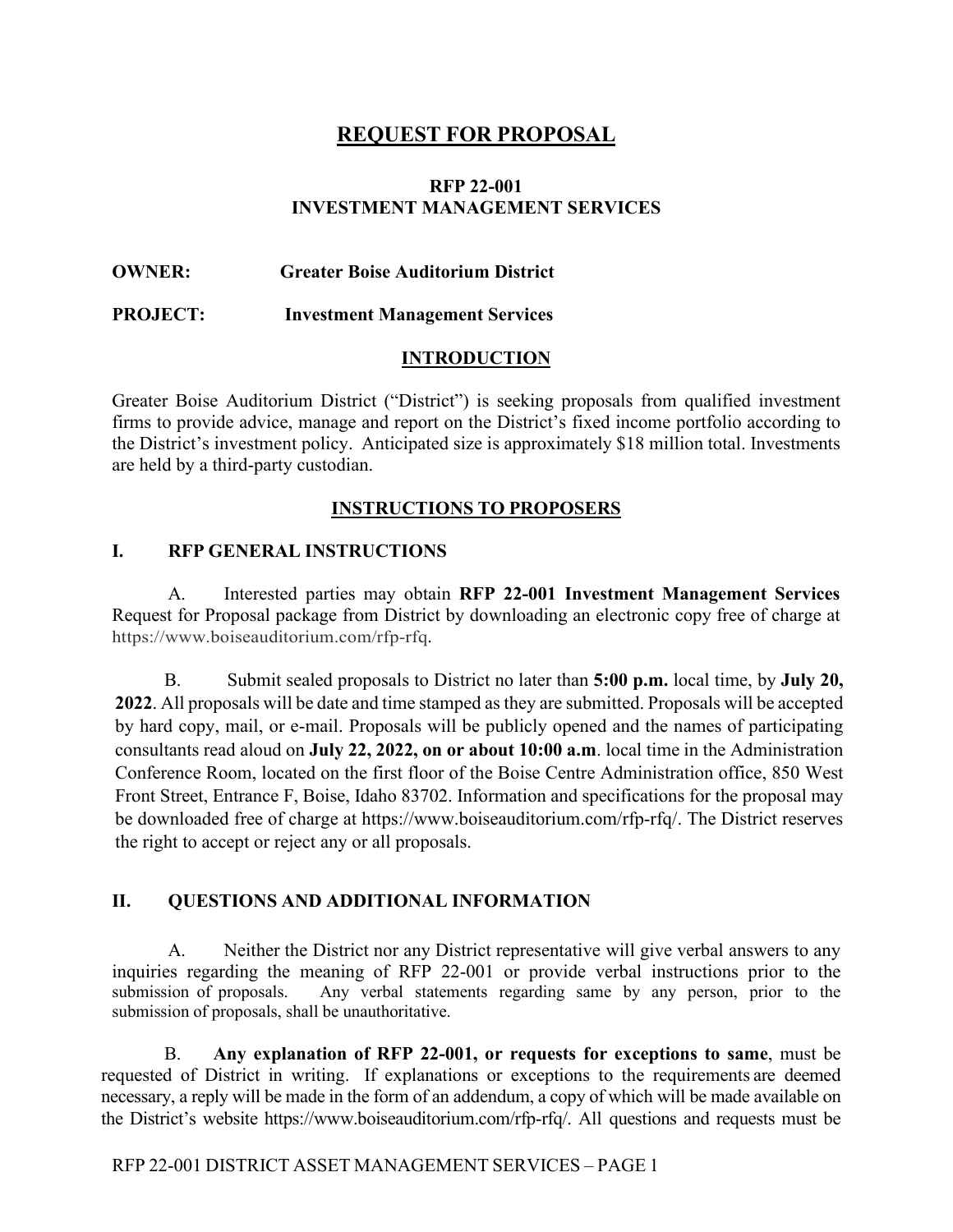submitted by e-mail t[o amdownen@boisecentre.com](mailto:amdownen@boisecentre.com) and received no later than **June 30, 2022**, at **5:00 p.m.** local time. An addendum will be issued on or about **July 6, 2022.** 

C. All addenda issued to proposers, prior to date of receipt of proposals, shall become a part of this **RFP 22-001**, and all proposals are to include the information described in all addenda issued. Each proposal submitted must specifically list all addenda issued.

# <span id="page-4-0"></span>**III. PROPOSAL SUBMISSION**

A. The **Proposal Response Cover Sheet** must be signed by a company representative authorized to submit a proposal. Proposers are advised to allow ample time for the transmission of required documents to ensure a timely submission.

B. Submit all required information as outlined in the **Proposal Content & Evaluation Criteria** section.

C. Submit sealed proposals online to District to [amdownen@boisecentre.com](mailto:amdownen@boisecentre.com) or at 850 W Front Street, Entrance F, Boise, Idaho 83702 no later than **5:00 p.m**. local time, **July 20, 2022**. Allproposals will be date and time stamped as they are submitted. **Proposals cannot be accepted if submitted by facsimile. Proposals received after the due date and time will be deemed non-responsive and will not be considered.**

D. Proposals received in compliance with **RFP 22-001** will be publicly opened and the names of participating consultants read aloud on **July 22, 2022,** on or about **10:00 a.m**. localtime:

- Administration Conference Room, located on the first floor of the Boise Centre Administration offices, 850 West Front Street, Entrance F, Boise, Idaho 83702 or
- Join Zoom Meeting https://us06web.zoom.us/j/85304888153?pwd=ZkJTZFNnMnlnN2srSmFwb29VRkJnZz09 Meeting ID: 856 0059 6212 Passcode: 518494 One tap mobile +13462487799,,85600596212#,,,,\*518494# US (Houston) +17207072699,,85600596212#,,,,\*518494# US (Denver)

Dial by your location +1 346 248 7799 US (Houston) +1 720 707 2699 US (Denver) +1 253 215 8782 US (Tacoma) +1 312 626 6799 US (Chicago) +1 646 558 8656 US (New York) +1 301 715 8592 US (Washington DC)

E. The District expressly reserves the right to reject any or all proposals or to accept the proposal judged by it as most satisfactory for its requirements and also reserves the right to waive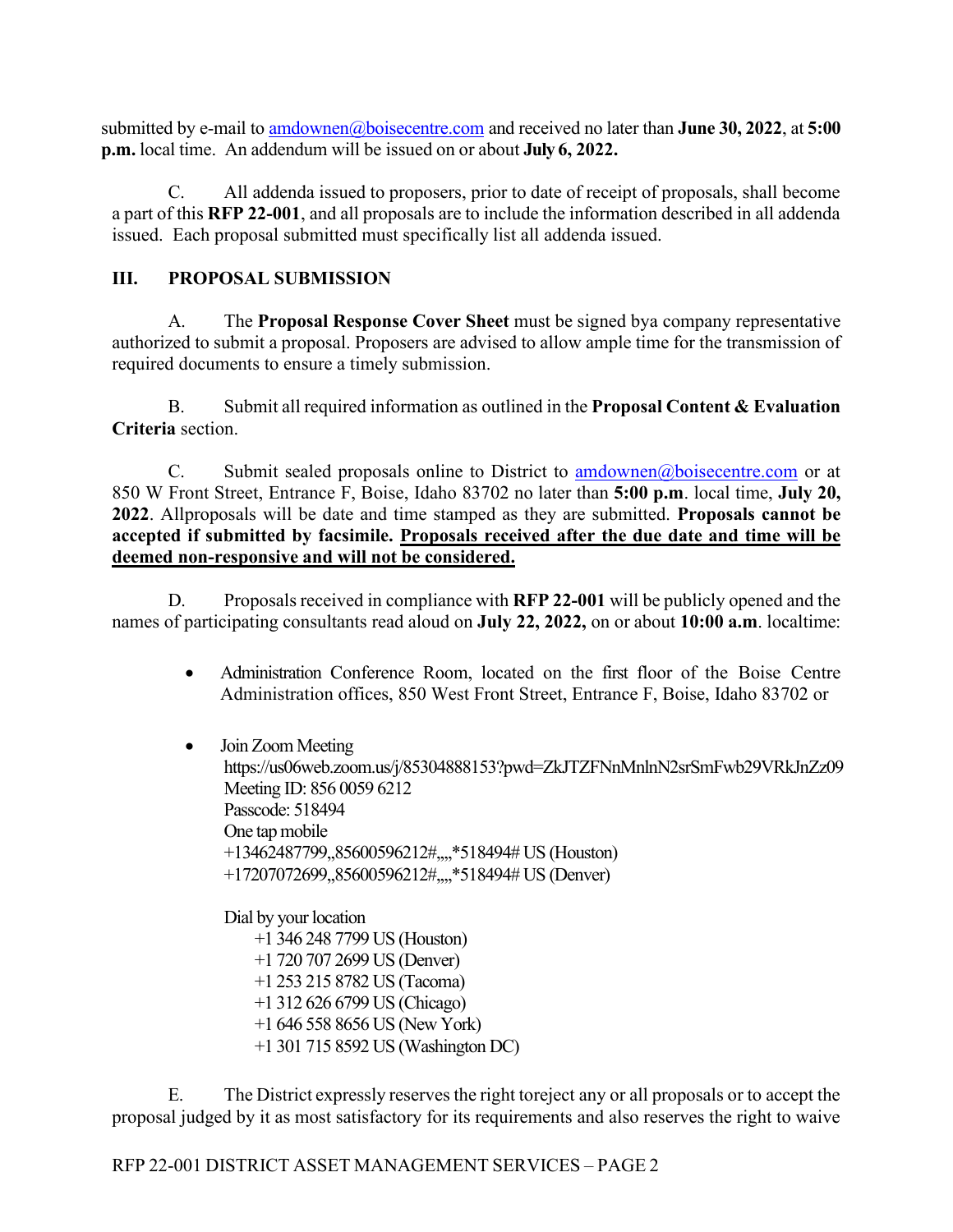any informality in any proposal.

F. All proposal forms must be properly completed and signed in ink or contain an electronic signature as defined in Section 28-50-102, Idaho Code. The completed forms shall be without interlineations, alterations, additions, or erasures. If a proposer takes exception to the proposal forms or the contents thereof, those exceptions must be made to District in writing, in accordance with section II.B, herein. Proposers are responsible for ensuring that all figures are accurate.

- G. Proposers shall:
	- 1. Carefully examine: Instructions to proposers, proposal forms, proposal submission instructions, scope of work, and all attachments and any addenda issued subsequent thereto,
	- 2. Include in the proposed costs all costs and expenses needed to cover the project contemplated by the RFP 22-001 documents, and
	- 3. Provide full responses to all proposal content requirements as detailed below.

H. The proposer awarded the agreement will not be allowed any extra compensation by reason of any matter or thing concerning that which such consultant might have been fully informed prior to submitting a proposal.

# <span id="page-5-0"></span>**IV. PREPARATION OF PROPOSALS**

A. Proposers are responsible for readingRFP 22-001 and complying with the instructions contained in the RFP. Failure to follow the instructions may result in the proposal being nonresponsive.

B. Cost of developing proposals. All costsrelated to the preparation of the proposals and any related activities are the sole responsibility of the proposer. The District assumes no liability for any costs incurred by proposers throughout the entire submittal/selection process.

# <span id="page-5-1"></span>**V. PROPOSAL INFORMATION**

A. Equal Opportunity. The District makes every effort to ensure that all proposers are treated fairly and equally throughout the entire advertisement, review, and selection process. The procedures established herein are designed to give all parties reasonable access to the same information.

B. Insurance Requirements. Proposers should review the required insurance coverage and notice of policy cancellation requirements. Insurance requirements are provided in Attachment A of the attached agreement. The selected proposer will be required to provide insurance certificates and endorsements meeting all requirements at the time of notification of conditional award.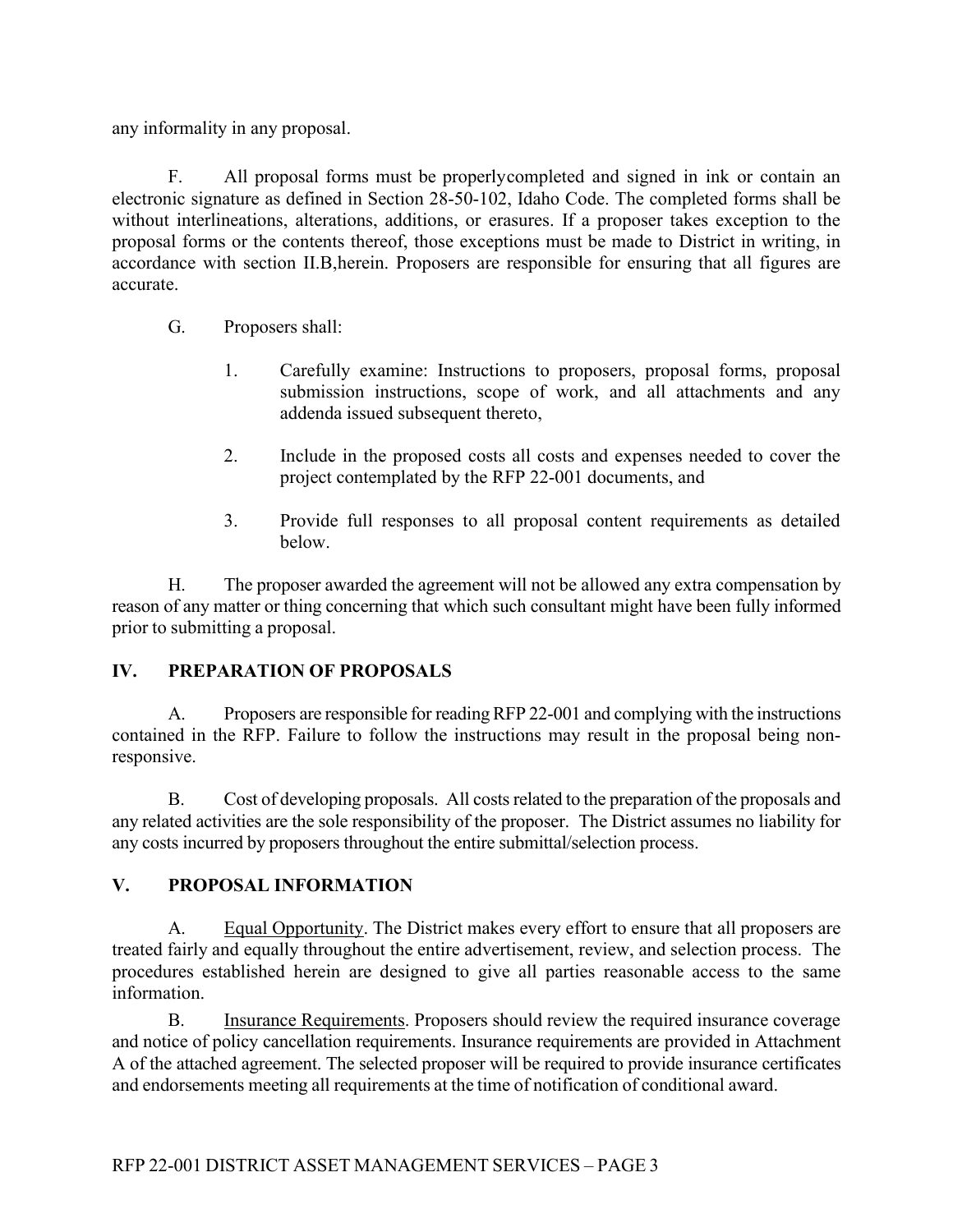C. Taxes. Proposers shall include in their proposals all applicable taxes which are levied by federal, state, or municipal governments upon the services, and the successful consultant shall pay all such taxes and must be able to show evidence of such payment.

D. Rejection of proposals. The District reserves the right to reject any or all proposals received. Furthermore, the District shall have the right to waive any informality or technical defect in proposals received, when in the best interest of the District.

E. Debt or Agreement Payments. No proposal shall be accepted from, or agreement awarded to, any person, firm, corporation or related party that is in arrears to the District upon a debt or agreement or that is in default, as surety or otherwise, upon any obligation to the District.

# **VI. QUALIFICATION OF PROPOSERS**

A. Proposers shall be responsible for complying with all applicable provisions of the Idaho Code as it relates to submittals of this project or provision of the services prior to the execution of any agreement with District.

B. Proposers, prior to the execution of any agreement with District, shall be licensed to do business in the State of Idaho. If unsure if your company is licensed in Idaho, please refer to the Idaho Secretary of State.

# <span id="page-6-0"></span>**VII. CONFIDENTIALITY**

**Data contained in the Proposal and all documentation provided therein becomes property of the District and the data becomes public information.** If the Proposer wishes to have any confidential or proprietary information withheld from the public, such information must fall within the definition of "trade secret" contained within the Idaho Public Records Act, Idaho Code § 74-101 et seq**. All "trade secret" information a Proposer wishes the District to withhold must be clearly marked "Trade Secret," with each page of such information being clearly marked.** Failure to mark such information as "Trade Secret" shall deem such information open to public inspection. Should District be challenged in court by a third party for a decision to withhold or redact information so identified by Proposer, Proposer agrees, by submitting its Proposal, to indemnify, defend, and hold harmless District for any judgments, attorney fees, and/or court costs associatedwith asserting the documents contain "trade secret" information. Proposer agrees and acknowledgesthat the documents submitted as a result of the Proposal are disclosable public records. District reserves the right to make an independent discretionary decision whetheror not the documents marked as "Trade Secret" qualify as such pursuant to the Idaho Public RecordsAct. All documents not marked as "Trade Secret" are subject to release in compliance with the Idaho Public Records Act.

# <span id="page-6-1"></span>**VIII. PROCESS OF REVIEW AND AWARD**

A. After the proposals are opened, District will review the proposals for compliance with the RFP 22-001 Instructions.

B. All proposals that meet the administrative requirements listed in RFP 22-001 will be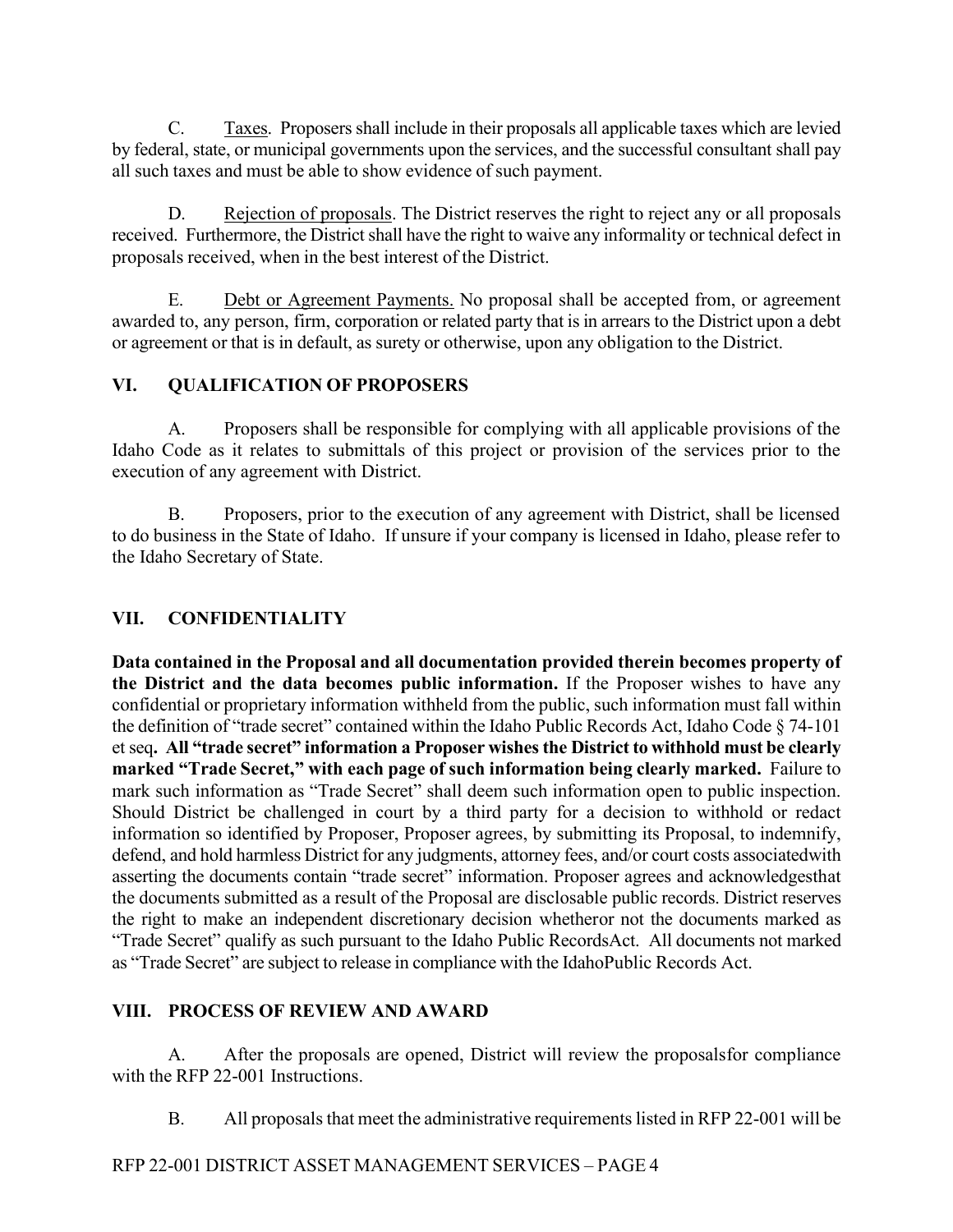evaluated by the Evaluation Committee ("Committee"). The Committee will be comprised of representatives from departments or offices within the District. The District may use one or more subject matter experts to assist the Committee in the evaluation process. Following the evaluation process, the Committee will rank the proposals using the established Evaluation Criteria listed in the Proposal Content and Evaluation section of this RFP 22-001. A ranked list of proposals and a written recommendation will be made to the District. Proposers will be supplied with a copy of the recommendation on or about **August 15, 2022.**

C. Any proposer's protest of the recommendation must be in writing and received by District, a[t amdownen@boisecentre.com](mailto:%20amdownen@boisecentre.com) **[n](mailto:%20amdownen@boisecentre.com)o later than 5:00 p.m. local time on August 22, 2022**.

D. The District will make public the potential award on **August 31, 2022, ator about 10:00 a.m. local time** in the Boise Centre Conference Room, located on the first floor of the Boise Centre Administration offices, 850 West Front Street, Entrance F, Boise, Idaho 83702.

E. The selected Proposer shall be required to enter into a written agreement in the form as shown **Exhibit B.** Proposers are advised to read the agreement carefully. **If proposers have any questions about the required provisions or have requests for exception to provisions in the agreement, those questions and requests must be made in accordance with section II.B. herein, or such requests will be deemed waived.**

# **PROPOSAL CONTENT & EVALUATION CRITERIA**

<span id="page-7-0"></span>Proposals to this RFP 22-001 must be organized as outlined below. Proposals not organized as outlined below, not containing the information specified, or not containing sufficient detail or including marketing materials, will receive a lower rating when evaluated. The proposal must address the following areas at a minimum:

# <span id="page-7-1"></span>**I. PROPOSAL CONTENT**

A. Proposal Response Cover Sheet. This is to be the first document of the proposal. It must include the legal name of the proposer, the name of a contact person and title, and contact information. All addenda issued shall be acknowledged by checking the box of the addenda number and inserting the date it was issued. It must be signed by a person authorized to submit a proposal in response to this RFP 22-001.

B. Subcontractors. Identify any and all outside consultants or firms to be used by proposer to provide the asset management services identified in the proposal.

C. Letter of Introduction. Please provide a letter of introduction as the second document of the proposal. Briefly introduce your company, provide the location of the office that will be primarily responsible for the work, and identify a primary and secondary contact person in your organization for correspondence with District. Also, include email and telephone numbers for the contact person(s). Additionally, provide the name of the person legally authorized to sign an agreement for your company.

# D. Firm Background.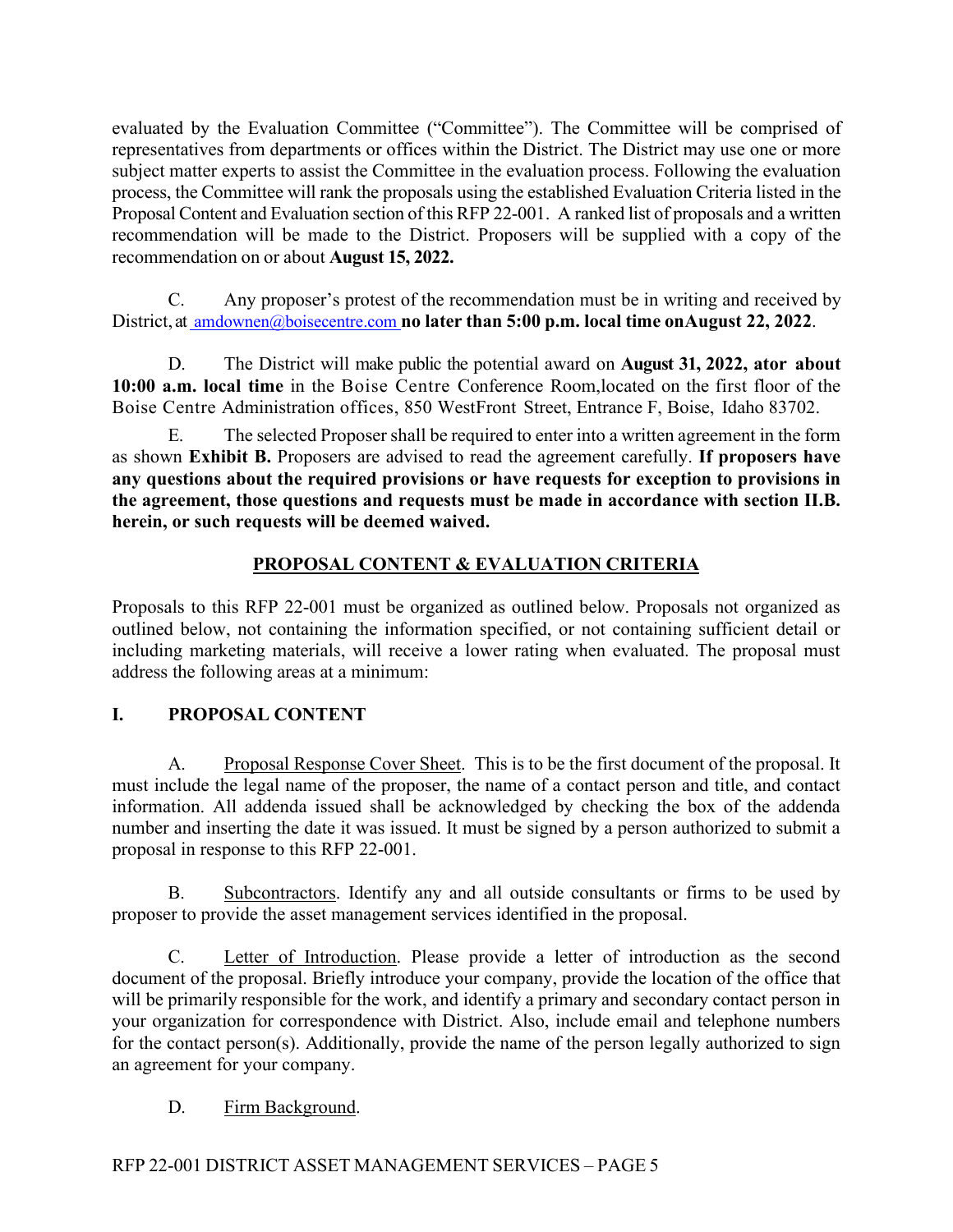- 1. Describe the ownership structure of your firm. Are there any anticipated changes in the ownership of the firm in the next twelve (12) months? Have there been any changes in the past five (5) years? If so, provide details pertaining to these changes.
- 2. Is your organization involved in any line of business other than strictly asset management? If so, explain.
- 3. Over the past five (5) years, has your organization or any of its affiliates or parent, or any officer or principal, been involved in any business litigation, regulatory, or legal proceedings? Is there any litigation, governmental investigation, or administrative proceeding pending against your firm? If so, describe.
- 4. Describe any potential conflicts of interest your firm may have in the handling of this account for the District.

E. Experience with Comparable Projects. Please provide a summary of your company's experience in providing the services required in this RFP, in which your company was the prime consultant, within last three (3) years. Detail the locations, types of services performed, and examples or provide links to web-based products (limit the number of examples to between three and five projects). In particular, highlight your previous experience in assisting elected officials with making investment decisions that comply with Idaho law.

F. References. Please provide at a minimum three (3) client references (including names, titles and telephone numbers) for similar services, as required in this RFP 22-001, that your company has provided in the last five (5) years. By providing such references you agree that neither the District, nor the clients referenced, shall have any liability regarding the provision of such references or the District's use of such references in making selections under this RFP 22-001. Please see Section VII regarding the submission of confidential or proprietary information with respect to information provided about references.

G. Team Information.

List the key team members associated with the management of the proposed

investments.

Include each respective role within the team and their primary responsibilities. Include biographies of each key investment professional including, but not limited to, tenure in the investment management business, and tenure with the firm and investment strategy. Provide the city where these professionals are located.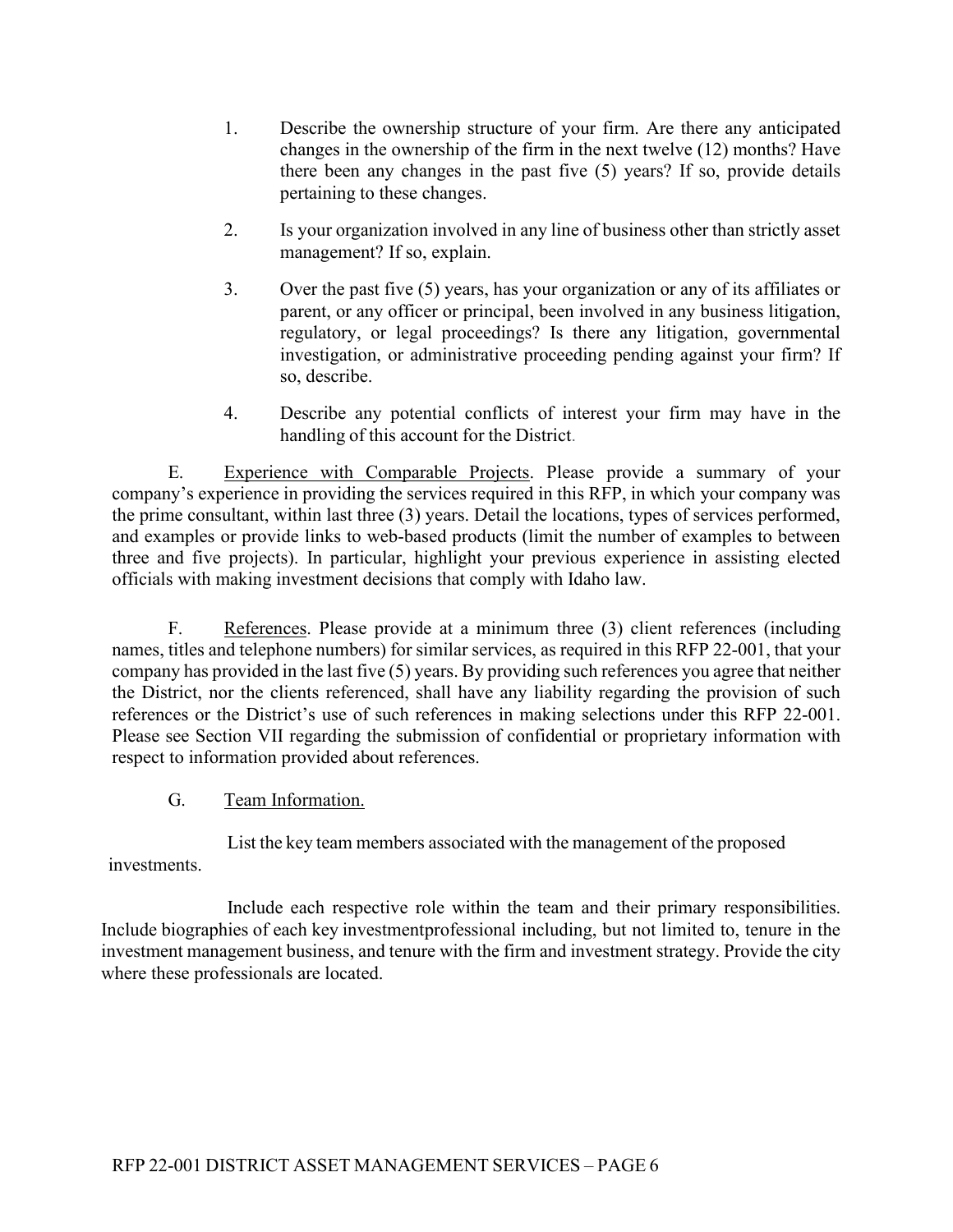H. Investment Philosophy and Process. Please explain the firm's investing philosophy or decision-making policy. Please make clear by which measures the firm and the portfolio managers base decisions to include or exclude an investment from the proposed portfolio based on this philosophy.

I. Communication. Please explain your strategy for efficient and timely communication with the District.

- 1. Describe by what systems (internally generated or externally purchased) portfolio risk is measured, monitored, and controlled.
- 2. Is cash used as a strategic investment? If so, describe the types of markets when cash levels would be elevated.
- 3. Describe how communications occur in a timely manner and approval of trades will occur.
- J. Operations.
	- 1. Describe the systems or processes used to monitor portfolio investment guidelines.
	- 2. Who will be the primary client service officer? Provide detailed biographical information, including years with the firm and years within the industry.
	- 3. Describe your firm's capabilities to trade securities and execute relevant transactions for the proposed investment strategy? Address the following:
		- a. Counterparty risk
		- b. Best execution
		- c. Number and experience of trading staff
		- d. Procedures for selecting, monitoring, and compensating brokers
	- 4. If your firm has a soft dollar policy, attach a copy. Are your firm's soft dollar practices in compliance with Securities Exchange Act Section 28(e) and the soft dollar standards of the CFA Institute?
	- 5. Within three (3) business days of each month end, provide Client reports, listing by investment:
		- a. Nominal or par value
		- b. Fair market value
		- c. Amortization
		- d. Interest accruals
		- e. Purchases, sales and maturities
		- f. Unrealized gains and losses on settled trades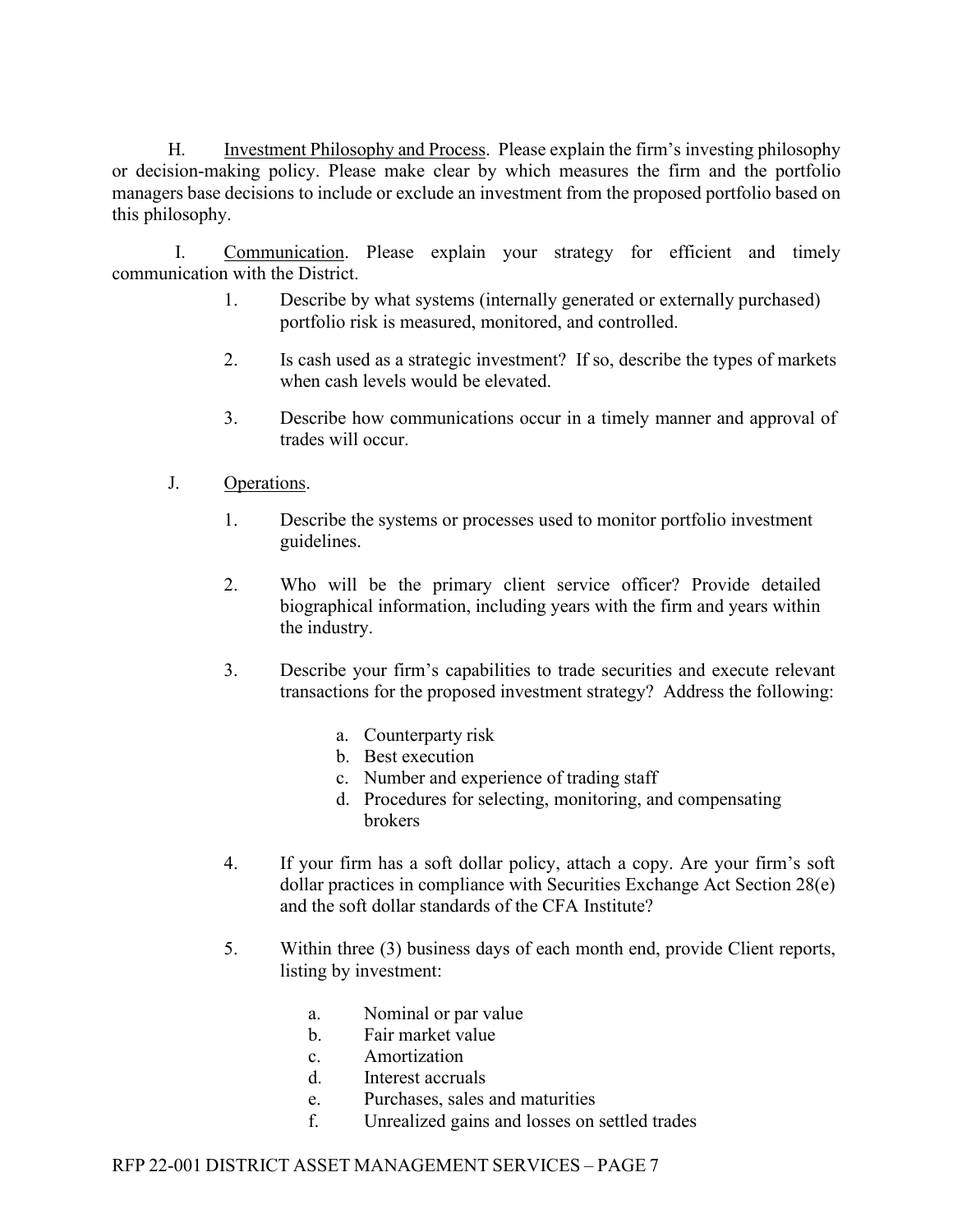- g. Investment yield for the period
- h. Fees for the period
- i. Reconciliation of investment values between custodial and consultant reporting, if different

Please provide examples of the reports available on a daily, monthly, quarterly, and annual basis.

If three days for reporting is not feasible, please outline when reporting would be available.

K. Cost. Please provide a fee proposal based on your firm's capabilities in managing the investments.

L. Affirm that your company is willing to enter into an agreement with District.

M. Additional Information. Please provide any other information you believe is applicable to the evaluation of the proposal or your qualifications for providing the proposed services, including any aspects of your services that may distinguish your firm from others.

N. If your company is unable to provide details on any specific item, please state the reason.

# <span id="page-10-0"></span>**II. PROPOSAL EVALUATION CRITERIA AND PROCESS**

A. The Evaluation Committee ("Committee") will consider and review the written proposals that meet the minimum qualifications. The review process may involve personal interviews with a representative of the proposer and/or a request for additional business financial records. From that review process, the Committee will rank the proposals in an order representing the Committee's evaluation of the proposer's ability to provide the services required in this RFP, using the established Evaluation Criteria listed below. A list of ranked proposals shall be submitted to the District for approval and adoption.

B. The District reserves the right to accept or reject any or all proposals.

C. Evaluation Criteria. The following criteria will be used to evaluate and rank all proposals. Evaluation scoring will be based on a 125 point system as described below.

- 1. Proposed Approach to the project. Twenty five (25) points possible.
- 2. Firm Stability/Experience. Relevant asset management experience from both the firm and the portfolio management team, particularly within the last three (3) years. Twenty five (25) points possible.
	- a. Long term performance of relevant strategy, gross of fees.
	- b. Firm Stability, including years managing institutional assets, growth of assets under management for fixed income strategies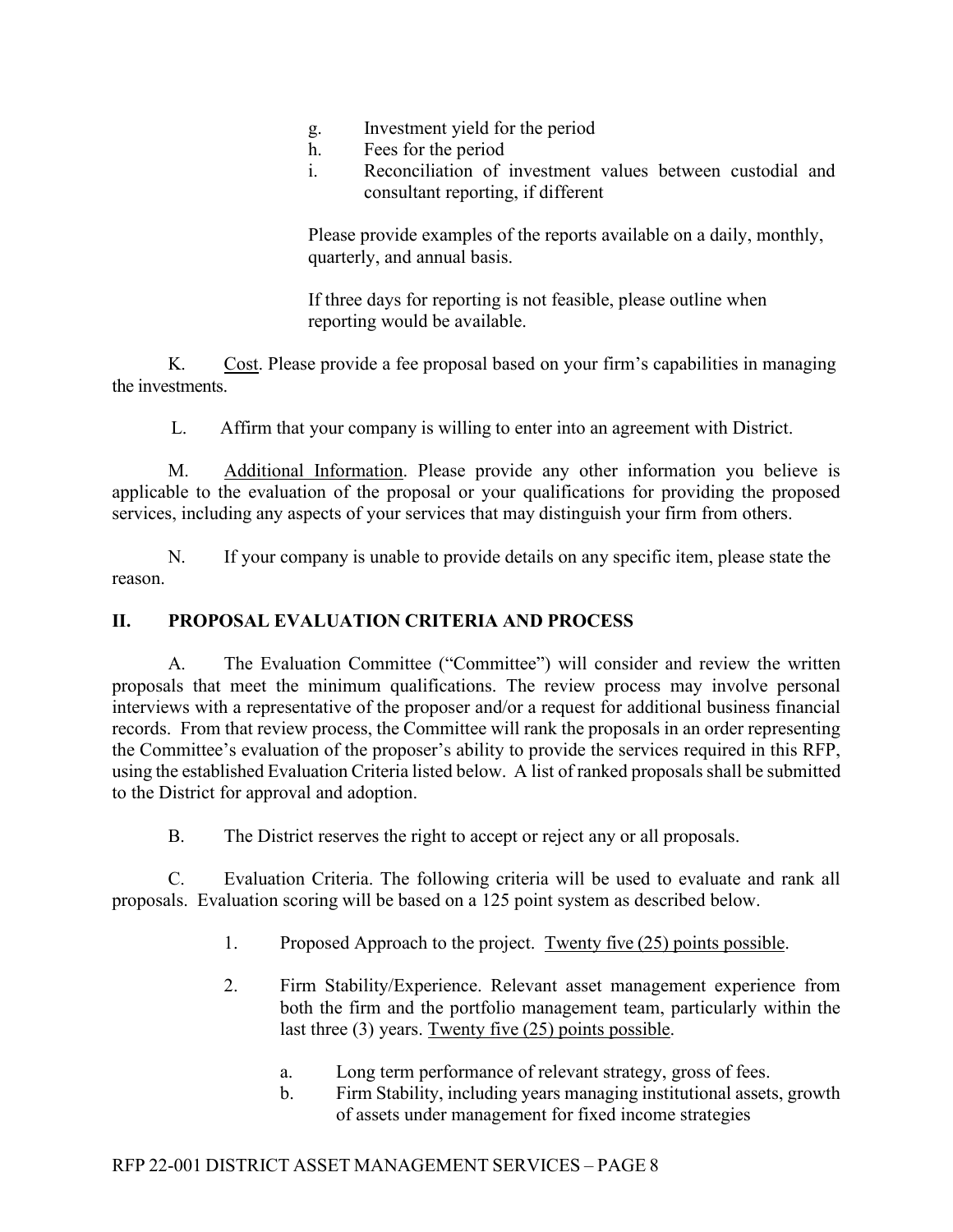- c. Portfolio Management Team stability including well-defined succession planning, clearly defined roles, investment professional experience in the industry and with the firm.
- d. Communication and Reporting
- 3. Compliance with RFP Proposal requirements. Twenty five (25) points possible.
- 4. References and the quality of service provided for similar services as required in RFP 22-001. Twenty five (25) points possible.
- 5. Costs for the project (Fees must be reasonable for the asset class being managed). Twenty five (25) points possible.

| <b>Evaluation Criteria</b>                    | <b>Rating Weight Score</b> |  |
|-----------------------------------------------|----------------------------|--|
| Proposed Approach 20%                         |                            |  |
| Firm Stability/Experience/Presence 20%        |                            |  |
| Compliance with RFP Proposal Requirements 20% |                            |  |
| References 20%                                |                            |  |
| Cost $20\%$                                   |                            |  |

 $(Rating x Weight) = Score (125 total points maximum)$ 

#### **Rating Points:**

5.0 – Excellent  $4.0 - Good$ 3.0 – Meets Minimum Expectations 2.0 – Unsatisfactory  $1.0 -$ Poor

D. Presentation and Interview. (Optional and worth 50 points.) If deemed helpful, the Committee may request Proposers to give a presentation of their proposal and answer questions. The Committee is not required to hold presentations or interviews, but may request presentations and/or interviews of the top ranked proposers from the initial evaluation. Proposers will be ranked on the quality of the presentation and/or interview up to a maximum of 50 additional points. Any points awarded during the presentation and interview phase will be added to the proposer's existing cumulative points as per the other evaluation criteria described above, increasing the maximum total points to 175.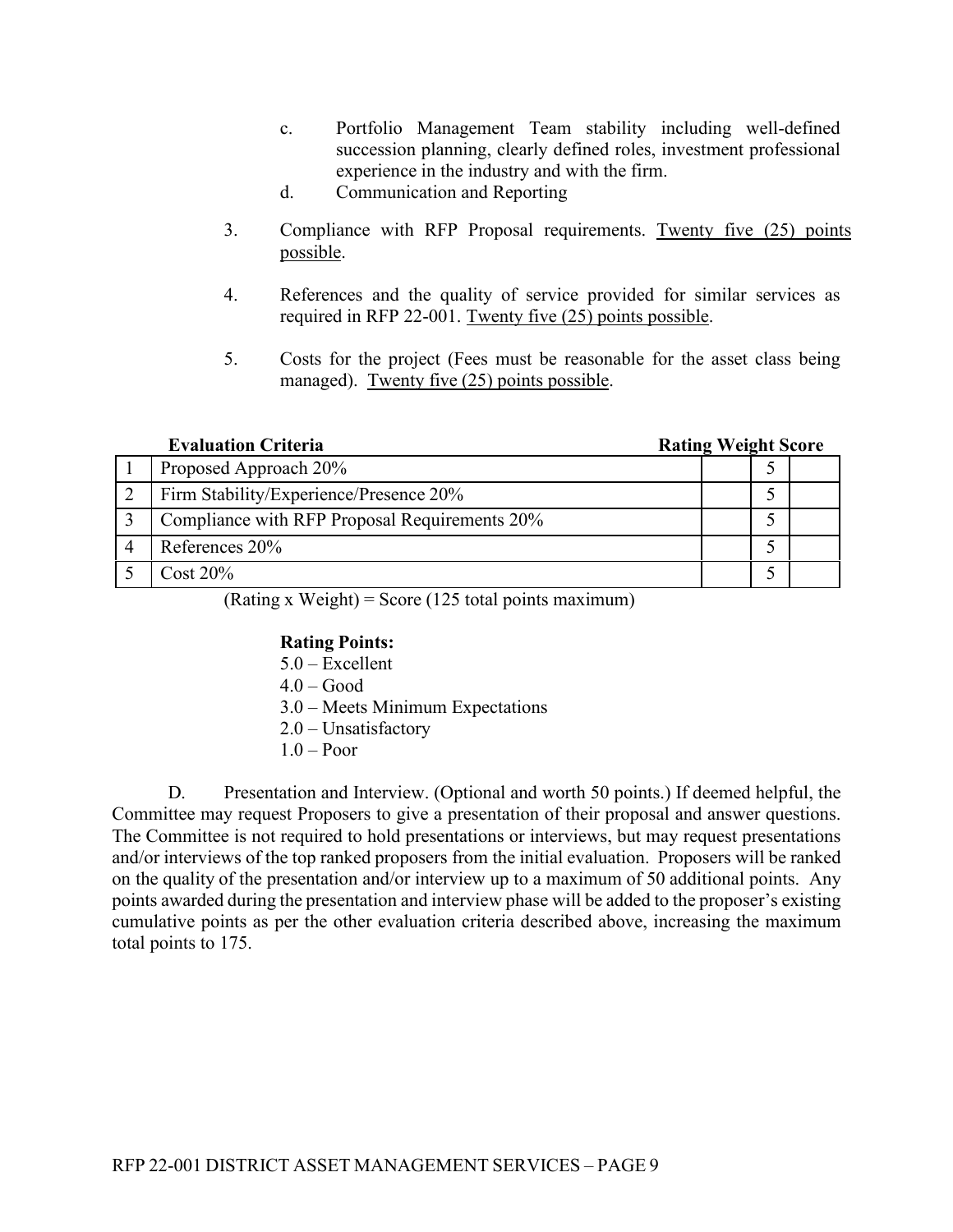# *First Document in Proposal Packet*

# **PROPOSAL RESPONSE COVER SHEET**

# **RFP 22-001 INVESTMENT MANAGEMENT SERVICES**

| Name of Proposer:       |  |  |  |
|-------------------------|--|--|--|
| Address:                |  |  |  |
| <b>Contact Name:</b>    |  |  |  |
| Title:                  |  |  |  |
| Email:                  |  |  |  |
| <b>Website Address:</b> |  |  |  |
| Phone number( $s$ ):    |  |  |  |

**TO:** District Treasurer

**1. Scope of Work.** The undersigned, having familiarized itself with the local conditions affecting the cost of the work, and with all criteria included within or referenced by RFP 22-001 Investment Management Services, including the instructions to Proposers, Proposal Response Cover Sheet, and any addenda, exhibits, and attachments issued and attached thereto ("RFP 22- 001"), on file in the office of District located at 850 W. Front Street, Boise, Idaho 83702, does hereby propose to perform everything required to be performed, and furnish all the labor, materials, equipment, coordination, testing, all necessary tools, expendable equipment, and all utility and transportation services necessary to provide/perform, in a professional manner, the products/services required by RFP 22-001.

**2. Addenda.** Proposer hereby expressly acknowledges receipt of the following addendum (addenda) to the Agreement Documents:

| $\Box$ # 1 Dated           |  |
|----------------------------|--|
| $\vert \ \vert \# 2$ Dated |  |
| $\vert$ $\vert \# 3$ Dated |  |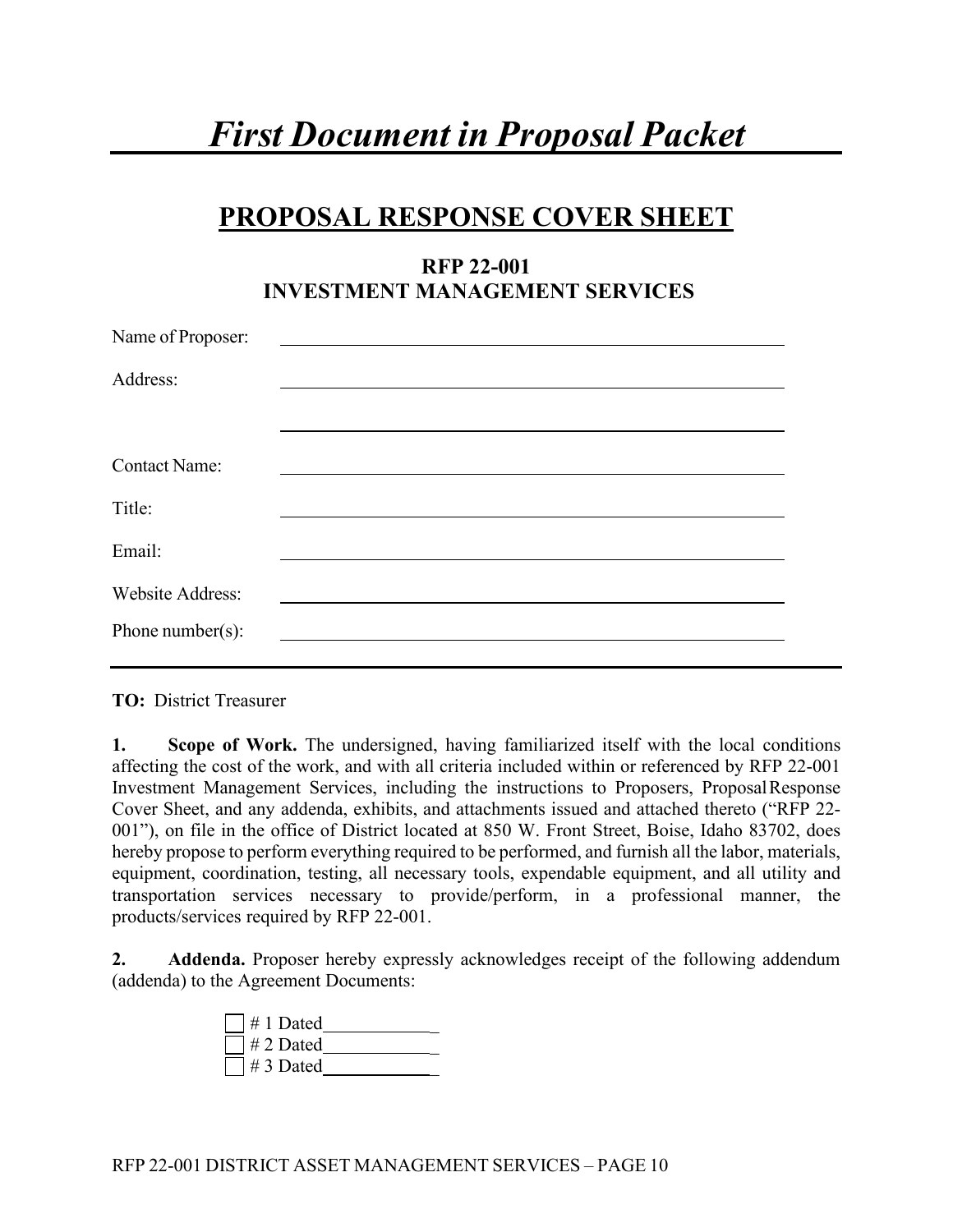**3. Right to Reject Proposals.** In submitting this proposal, it is understood that the right is reserved by District to reject any and all proposals, including any and all options.

**4. Compliance with Instructions to Proposers.** Proposer has read and understands the instructions to Proposers and agrees that the proposal complies with the instructions.

**5. Certification and Signature.** This response to **RFP 22-001 Investment Management Services** is submitted in accordance with all documents and provisions of RFP 22-001. By my signature, I accept and agree to the terms, conditions and requirements contained in this solicitation, including but not limited to, the stated agreement requirements and solicitation instructions. As the undersigned, I certify I am authorized to sign and submit this proposal. I further acknowledge I am responsible for reviewing and acknowledging any addenda that have been issued in connection with RFP 22-001.

The selected proposer may be requested to provide appropriate documentation that demonstrates the signatory to any agreement with District has authorization to bind the selected consultant.

The proposal form must be properly completed andsigned in ink or contain an electronic signature as defined in section 28-50-102, Idaho Code.

| Signature           | Date  |
|---------------------|-------|
| <b>Printed Name</b> | Title |
| Email               | Phone |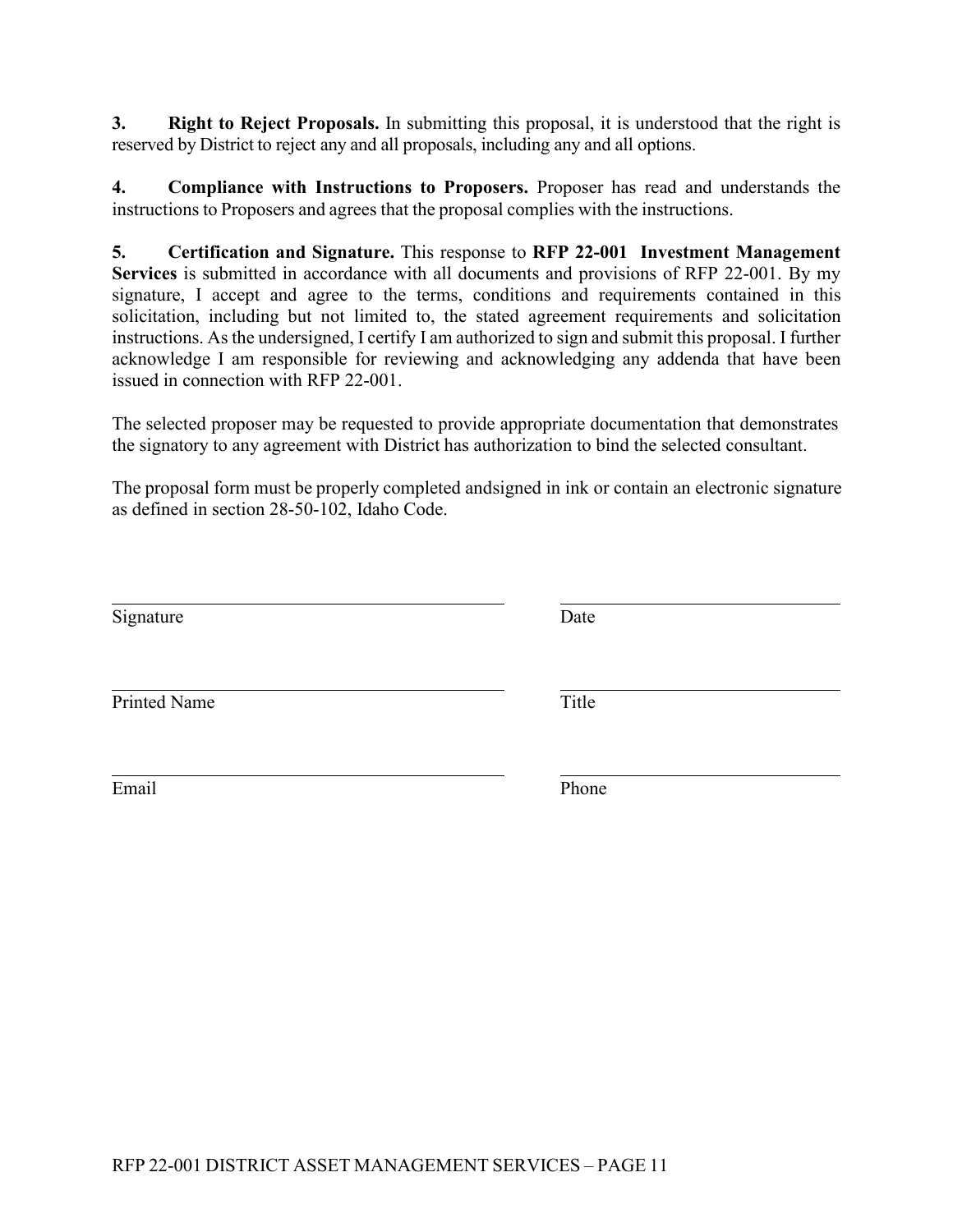# **EXHIBIT A**

#### **SCOPE OF WORK**

The District seeks proposals for management of approximately \$18 million fixed income investment portfolio in accordance with the District's investment policy. See Exhibit C.

#### **Minimum Qualifications**

The Proposer must meet all of the following minimum qualifications to be given further consideration. Proposals not meeting the following qualifications will not have their submissions considered.

- A. The firm must be registered as an investment advisor under the Investment Advisor Act of 1940, or a bank holding company. It must be prepared to acknowledge in writing that it has a fiduciary obligation as an investment advisor of fixed income assets to the District.
- B. The proposing firm must have a minimum of at least \$1 billion in separately managed public investment grade fixed income assets under management.
- C. The proposing firm must be able to name a lead portfolio manager for this mandate at time of submission and that lead portfolio manager must have at least 10 years of relevant institutional investment industry experience.
- F. The proposed strategy must be GIPS compliant.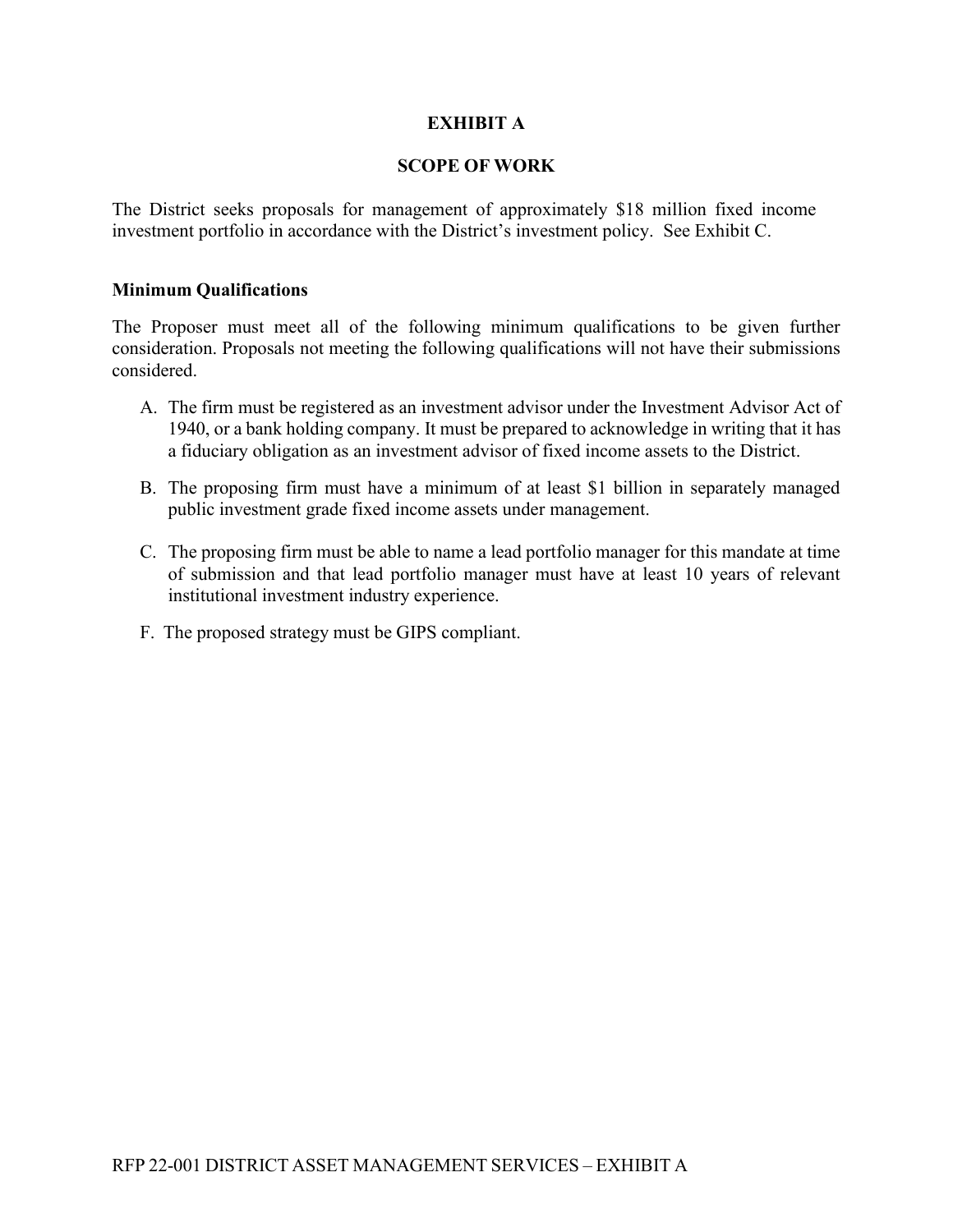#### **EXHIBIT B**

#### **AGREEMENT**

AGREEMENT NO.

#### **PERSONAL SERVICE AGREEMENT BETWEEN DISTRICT AND TO PROVIDE ASSET MANAGEMENT SERVICES**

**THIS PERSONAL SERVICE AGREEMENT** ("Agreement") is entered into effective the day of 3022 ("Effective Date"), by and between District, a duly formed and existing District pursuant to the laws and Constitution of the State of Idaho ("District"),and ("Consultant"). District and Consultant may be collectively referred to herein as the "Parties" and individually, as a "Party."

In consideration of the mutual promises and covenants contained herein and other good and valuable consideration, the receipt and sufficiency of which is hereby acknowledged, the Parties agree as follows:

#### **I. PURPOSE AND SCOPE**

District and Consultant desire to enter into an agreement for Consultant, as a qualified institutional fixed income asset manager, to manage for the District an investment account. The anticipated initial allocation size is approximately \$18 million.

#### **II. TERM**

This Agreement will become effective on the Effective Date and shall remain in effect until November 30, 2027, unless otherwise terminated under the terms of this Agreement. The District may, solely at its option, and when and if it duly budgets and appropriates funds from revenues legally available to it for the ensuing fiscal year, renew this Agreement under the same terms and conditions. Each Renewal Term shall commence on December 1 of the fiscal year following adoption of the District budget and shall terminate on November 30 of the following calendar year.

#### **III. CONSULTANT'S OBLIGATIONS**

A. **Deliverables.** Meet the proposal outlined in the Request for Proposal Documents 22-001 Investment Management Services and meet the obligations as defined in its response to the Request for Proposals at the costs outlined in the Proposal. Proposer's Response is attached to this Agreement asAttachment B, and is incorporated by this reference as if fully set forth.

B. **Insurance.** Provide insurance coverage as described in Attachment A of this Agreement. Certificates of Insurance evidencing the coverages required herein shall be provided to District prior to the start dates of the Agreement. All certificates must be signed by an authorized representative of the Consultant's insurance carrier and must state that the issuing company, its agents, or representatives will provide District thirty (30) days written notice prior to any policies being canceled. Renewal certificates must be provided to District within thirty (30) days after the effective date of the renewal.

C. **Ownership of Information.** Consultant understands and agrees that all electronic data, documents, and information remain the property of the District. Should this Agreement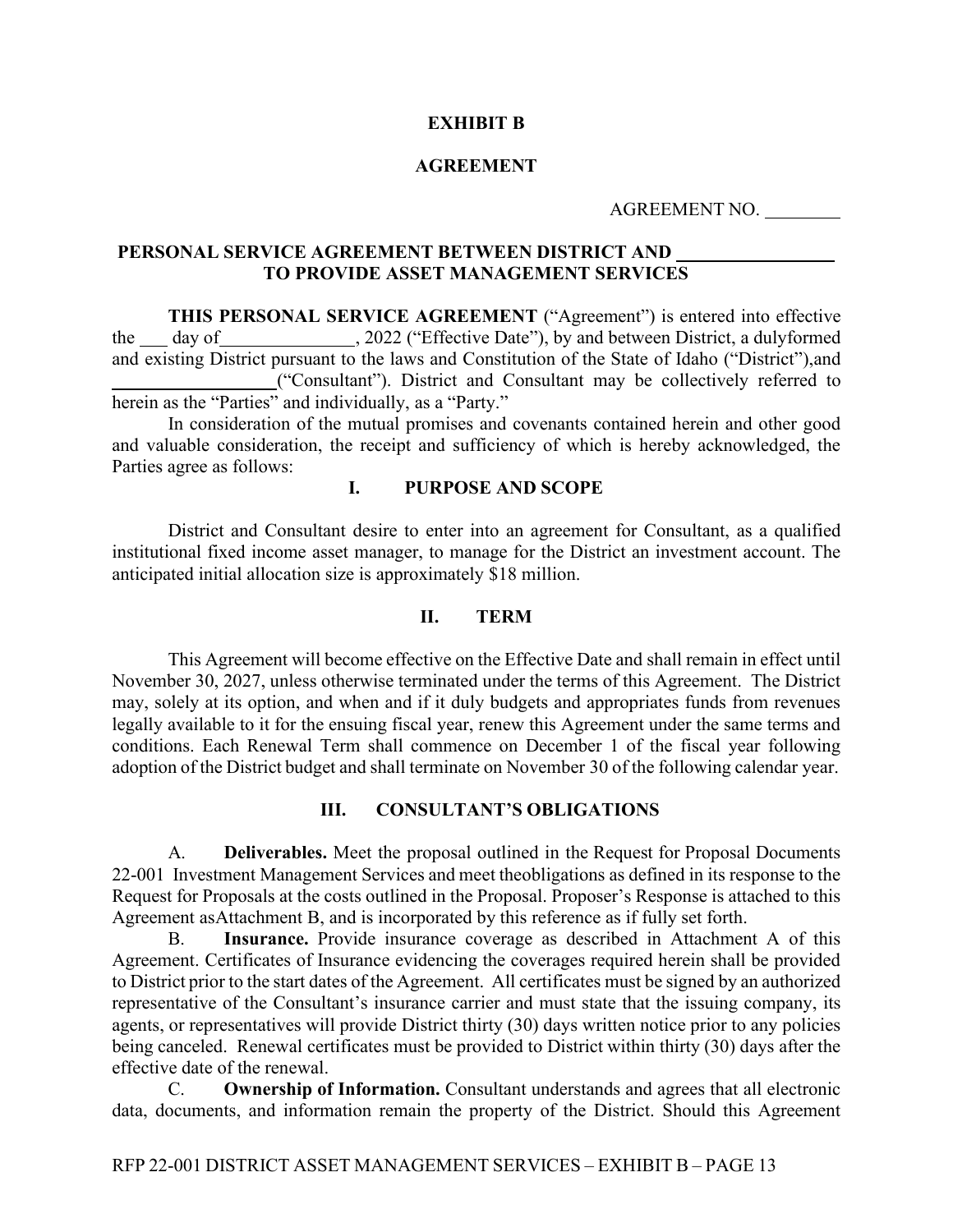terminate, or at any time the District requests the electronic data, documents and information be returned, Consultant agrees to return all District data, documents and information to the District within thirty (30) days of termination or the date requesting return. In no event shall Consultant maintain copies of District data, documents and information that are returned to District.

D. **Nondisclosure of Information.** Consultant acknowledges that much, if not all, of the material and information which has or will come into Consultant's possession or knowledge in connection with the performance of this Agreement, consists of confidential and proprietary information or "Confidential Information." Consultant agrees to hold such Confidential Information in strictest confidence and agree not to release such information to any individual or entity.

Consultant further agrees not to make use of Confidential Information for Consultant's own benefit or for the benefit of any third parties, other than for the performance of this Agreement,and not to release or disclose it to any other party either during the term or after the termination of this Agreement. Consultant is solely responsible for maintaining the security of such Confidential Information and for complying with all federal, state, and local laws, regulations, or other requirements governing the privacy and non-disclosure of such information.

The foregoing obligations shall not apply to any information which: a) is or becomes known publicly through no fault of the receiving party; or b) is learned by the receiving party from a third party entitled to disclose it; or c) is already known to the receiving party before receipt from the disclosing party as shown by the receiving party's written records; or d) is independently developed by the receiving party, as shown by the receiving party's written records; or e) must be disclosed by operation of law.

E. **Indemnification.** Consultant agrees to indemnify, defend, and hold harmless District and its employees and agents from any claims, losses, costs, and expenses, including, but not limited to, attorney's fees, arising out of any errors, omissions, intentional torts, or other negligence on the part of Consultant or its employees and agents.

# **IV. DUTIES OF DISTRICT**

#### A. **Payment.**

1. As consideration for the services to be performed under this Agreement, District agrees to pay (\$ ).

2. Payment for the Consultant services shall be made by the District on the next payment cycle after all necessary documents have been presented to the District.

#### **V. MUTUAL OBLIGATIONS**

A. **Independent Contractors.** Nothing in this Agreement shall be construed to create an employment, agency, joint venture, or partnership relationship between the Parties. The relationship between District and Consultant is and shall remain that of independent Parties to a contractual relationship as set forth in this Agreement. No Party is authorized or permitted to act as an agent or employee of the other Party.

B. **Entire Agreement.** This Agreement, Recitals, Exhibits and RFP 22-001 constitute the entire agreement between the Parties, and supersede all other agreements and understandings, written and oral, between the Parties with respect to the subject matter hereof.

C. **Governing Law; Venue.** This Agreement shall be governed by the laws (without regard to conflicts of laws) of the State of Idaho. In the event any legal proceeding is instituted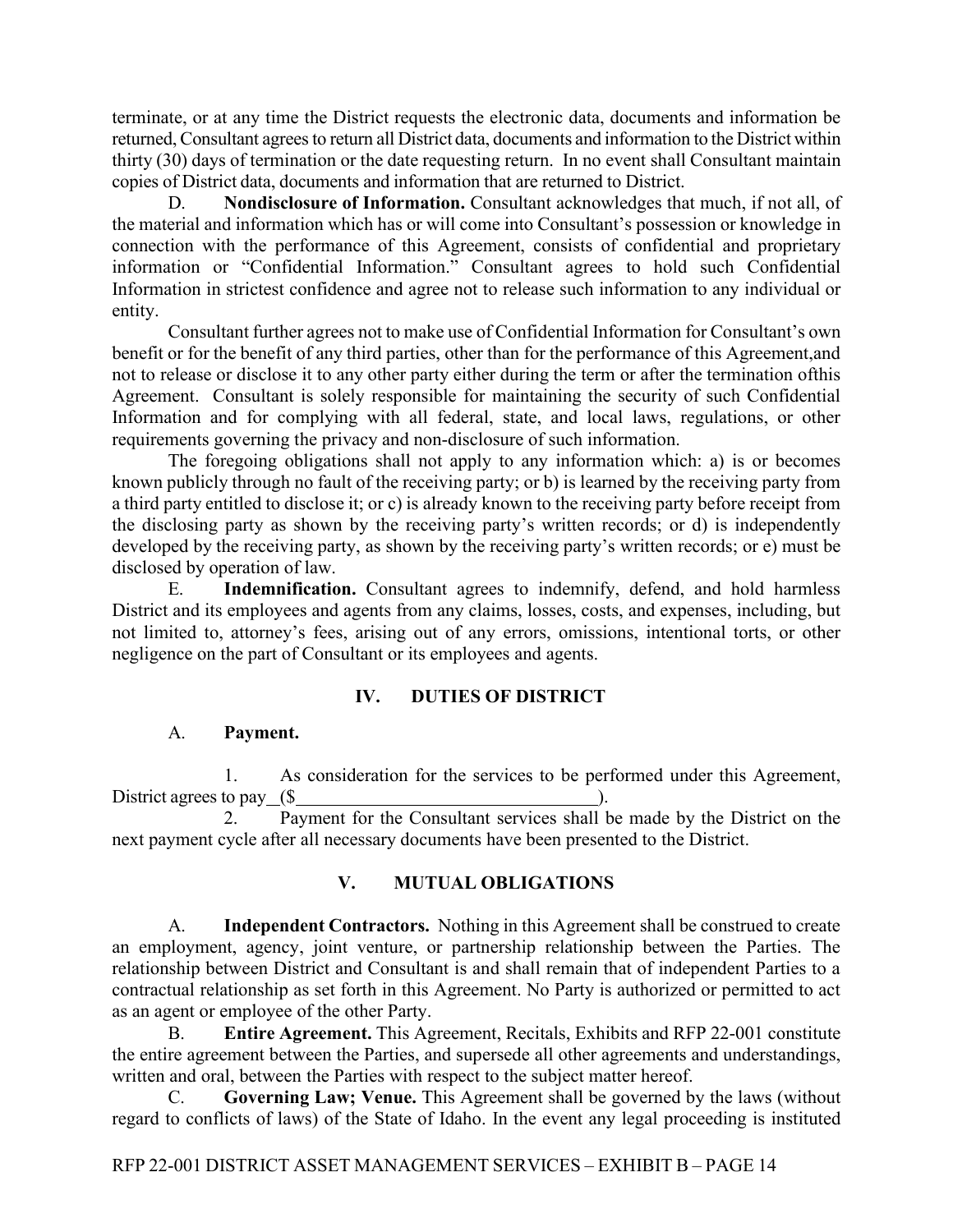between the Parties arising out of this Agreement, such legal proceeding shall be instituted in the courts of the District of Ada, State of Idaho, and each of the Parties agrees to submit to the jurisdiction of such courts.

D. **Severability.** If one or more of the provisions contained in this Agreement shall, for any reason, be determined by a court of competent jurisdiction to be invalid, illegal, unconscionable, or unenforceable, such provision(s) shall be severed from the Agreement and the remainder of the Agreement shall be given effect by the Parties as if such provision(s) never had been part of the Agreement.

E. **Assignment.** Neither Party may assign its rights or obligations hereunder without the written consent of the other Party.

F. **Modification.** The Parties hereto may at any time hereafter modify or amend this Agreement by a subsequent written agreement executed by District and Consultant. This Agreement may not, however, be modified or amended orally or by any act of the Parties.

G. **Waiver.** No covenant, term or condition, or the breach thereof, shall be deemed waived, except by written consent of the Party against whom the waiver is claimed. Any waiver of the breach of any covenant, term or condition of this Agreement shall not be deemed to be a waiver of any other covenant, term, or condition herein.

H. **Section Headings.** The section headings contained in this Agreement are for reference purposes only and shall not affect the meaning or interpretation of this Agreement.

I. **No Third Party Beneficiaries.** It is the intention of the Parties that no individual or entity be construed or considered to be an intended or implied third-party beneficiary under this Agreement.

J. **Authority.** Each individual executing this Agreement on behalf of an entity represents and warrants that he or she is duly authorized to execute and deliver this Agreement on behalf of said entity in accordance with duly adopted organizational documents or agreements and, if appropriate, a resolution of the entity, and that this Agreement is binding upon said entity in accordance with its terms.

K. **Attorney Fees.** In the event a controversy, claim, or action arises between the Parties to this Agreement regarding the enforcement of its terms and conditions, or the breach of any of its provisions, the prevailing Party shall be entitled to recover from the other Party all costs and expenses incurred by the prevailing Party, including reasonable attorney's fees, regardless of whether such controversy, claim, or action is prosecuted to judgment or appealed.

L. **Notice.** Any notice under this Agreement shall be in writing and be delivered in person, by public or private courier services (including U.S. Postal Service Express Mail), or by certified mail with return receipt requested. All notices shall be addressed to the Parties at the following addresses or at such other addresses as the Parties may from time to time direct in writing:

District: Greater Boise Auditorium District 850 W. Front Street Boise, Idaho 83702

Consultant:

Any notice shall be deemed to have been given on the earlier of: (a) actual delivery or refusal to accept delivery; or (b) the date of mailing by certified mail. Actual notice, however and from whomever received, shall always be effective.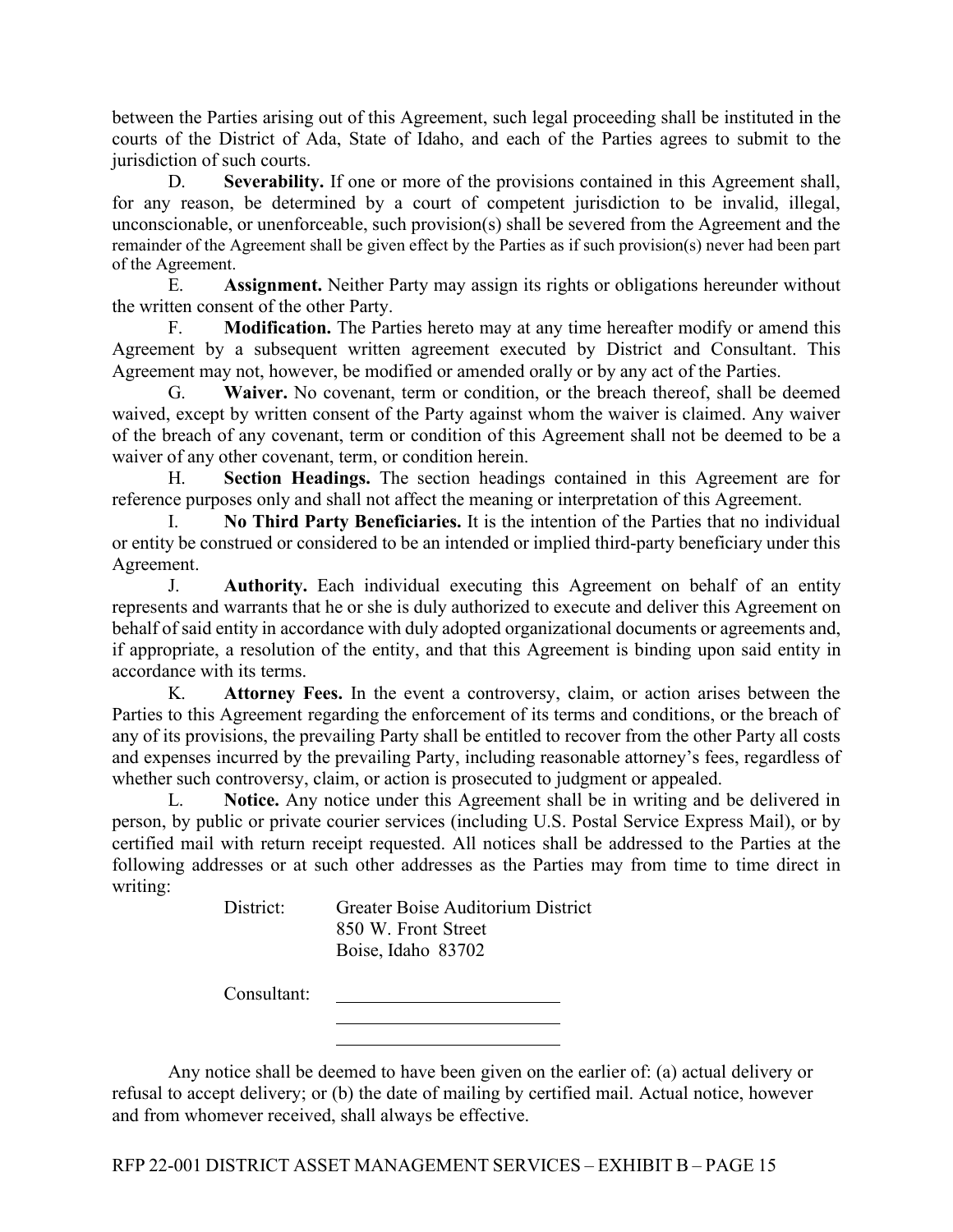M. **Termination.** Either Party, upon thirty (30) days written notice, may terminate this Agreement, with or without cause. In addition, this Agreement may be terminated by either Party in the event of a breach of a material term of this Agreement. Upon any breach of a material term, the Party seeking a remedy shall provide written notice of the breach to the breaching Party. The breaching Party shall have five  $(5)$  business days to cure said breach. Failure to cure said breach within five (5) business days constitutes grounds for immediate termination of this Agreement, at the sole discretion of the non-breaching Party.

**IN WITNESS WHEREOF**, the duly authorized representatives of the parties hereto have caused this Agreement to be executed and acknowledge that they have read and understood this Agreement.

#### **Greater Boise Auditorium District**

| By:                                 | Date |  |
|-------------------------------------|------|--|
| Patrick D. Rice, Executive Director |      |  |
|                                     |      |  |
| Consultant                          |      |  |
| By:                                 | Date |  |
| Print Name, Title                   |      |  |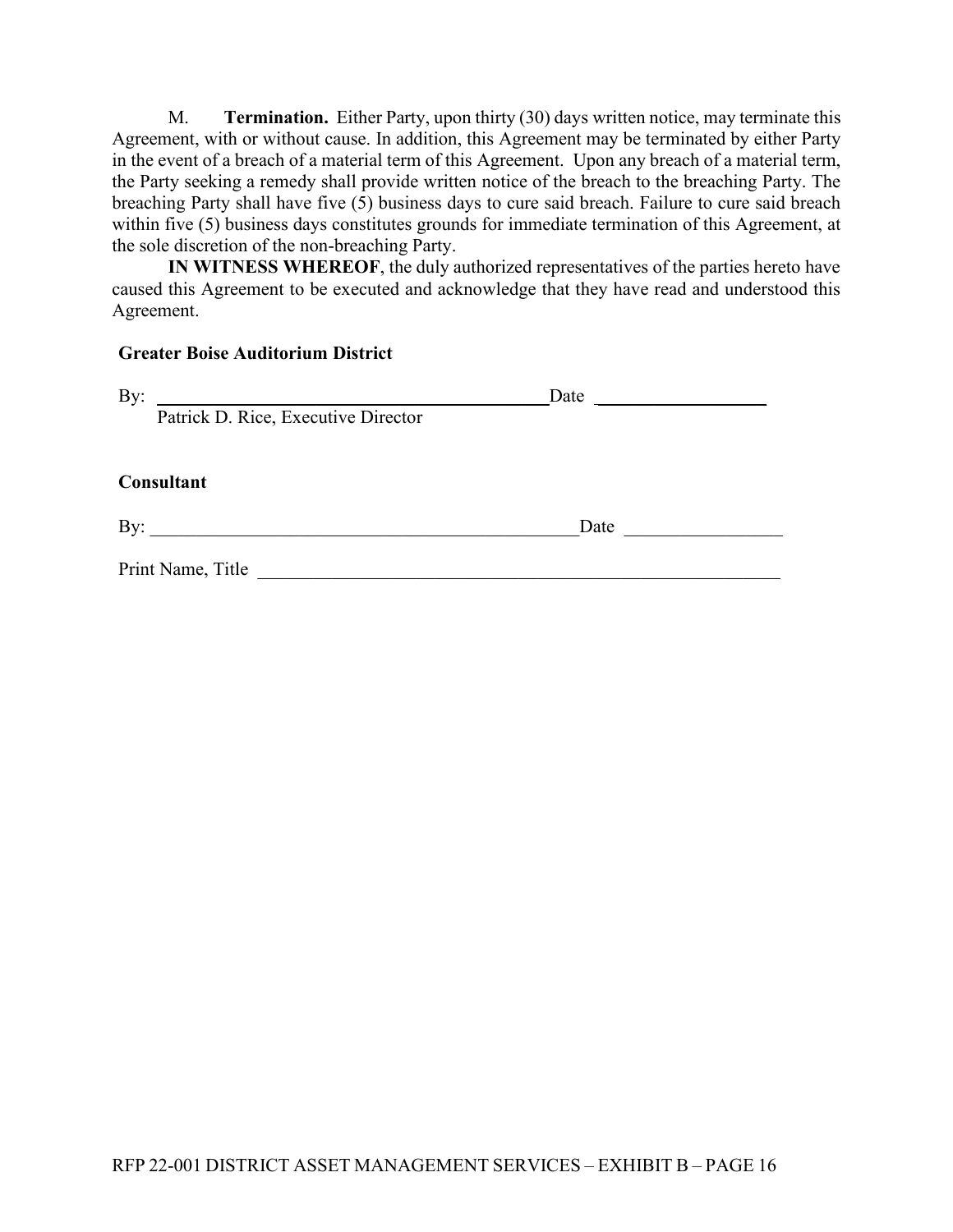#### **ATTACHMENT A OF PERSONAL SERVICE AGREEMENT BETWEEN DISTRICT AND . TO PROVIDE ASSET MANAGEMENT SERVICES**

#### **INSURANCE**

- A. Consultant, at its sole expense, shall procure and maintain in full force and effect insurance written by an insurance company or companies with AM Best's rating(s) of A VIII or better. All insurance companies must be authorized to do business in the state of Idaho. By requiring insurance herein, District does not represent that coverage and limits are necessarily adequate to protect Consultant, and such coverage and limits shall not be deemed as a limitation on Consultant's liability under the indemnities granted to District in this contract.
- B. Certificates of Insurance evidencing the coverages required herein shall be provided to District prior to the start date of the project. All certificates must be signed by an authorized representative of Consultant's Insurance carrier and must state that the issuing company, its agents, or representatives will provide District thirty (30) days written notice prior to any policies being canceled or materially changed. Renewal certificates or binders must be provided to District a minimum of five (5) days prior to the effective date of the renewal.If binders are used, they must be replaced by appropriate insurance certificates no more than thirty (30) days after the effective date.
- C. Certificates shall be mailed to:

Greater Boise Auditorium District 850 W. Front Street Boise, Idaho 83702

- D. Certificates must evidence the following minimum coverages:
	- 1. WORKERS' COMPENSATION and EMPLOYERS' LIABILITY insurance providing limits of liability in the following amounts:

| Bodily Injury by Accident: | \$500,000 each accident |
|----------------------------|-------------------------|
| Bodily Injury by Disease:  | $$500,000$ policy limit |
| Bodily Injury by Disease:  | \$500,000 each employee |

2. COMMERCIAL GENERAL LIABILITY insurance providing limits of liability in the following amounts:

| General Aggregate: | \$2,000,000 |
|--------------------|-------------|
| Per Occurrence:    | \$1,000,000 |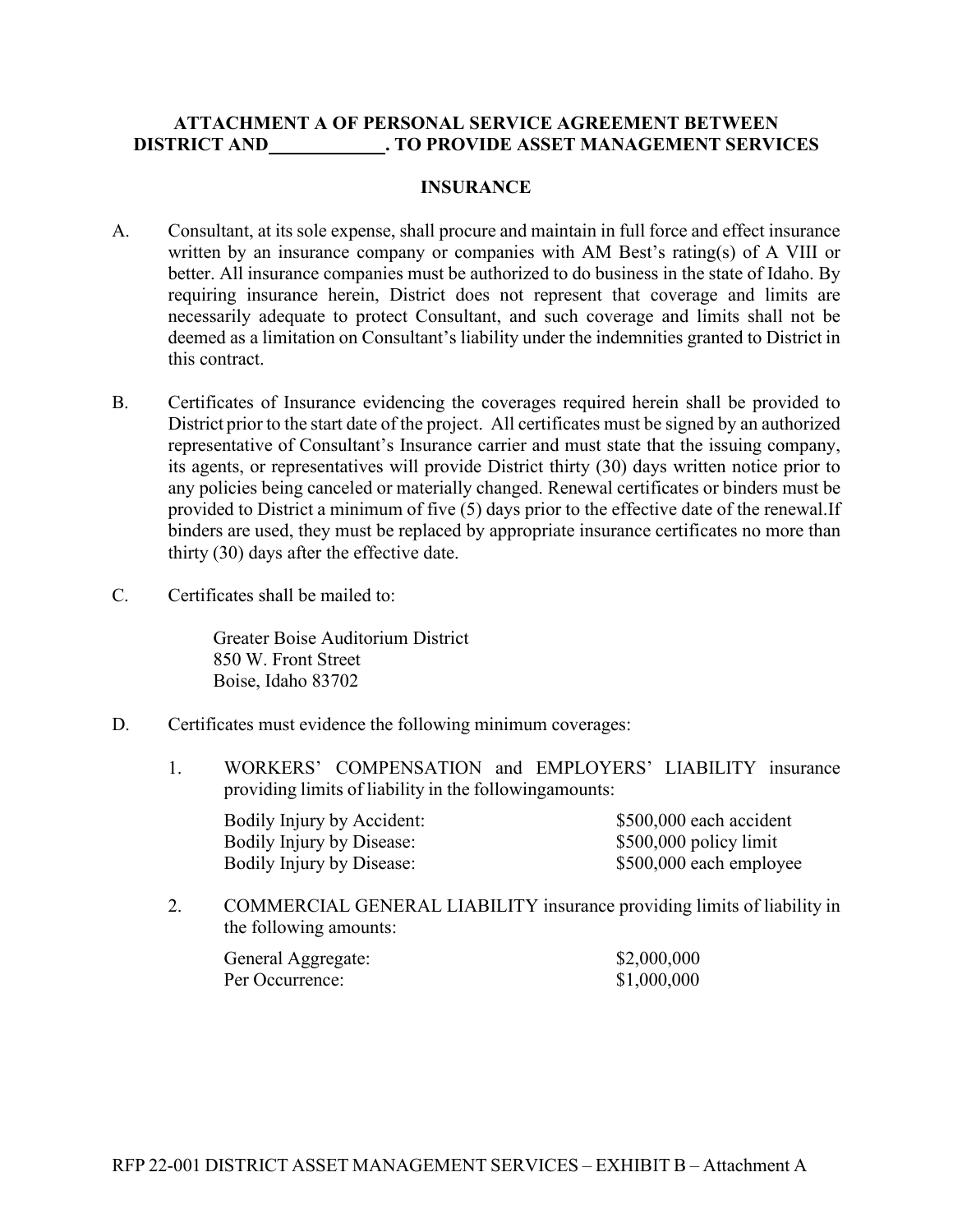The Commercial General Liability ("CGL") insurance policy shall be written on an "Occurrence" form and shall cover liability arising from premises, operations, independent contractors, products, completed operations, personal injury, advertising injury, and liability assumed under an insured contract (including tort liability of another assumed in a contract). District and its elected officials, agents, employees, successors and assigns shall be included as Additional Insuredsunder the CGL using ISO endorsement CG 20 10 04 13. The Additional Insured endorsement CG 20 10, or its equivalent, must be provided with the certificate of insurance.

- 3. PROFESSIONAL LIABILITY insurance with limits of not less than \$1,000,000 per claim and \$2,000,000 aggregate. An umbrella policy can be used to provide additional coverage. If the insurance required by this section is obtained through a "Claims Made" policy, this coverage or its replacement shall have a retroactive date of no later than the inception of this Agreement. Such insurance or its replacement shall also provide a minimum of five (5) yearsextended reporting coverage, or the maximum time under the State of Idaho statuteof limitations for claims under this coverage, whichever is greater, after theServices are last provided under this Agreement.
- 4. A Fidelity Bond in the amount of \$1,000,000 shall be maintained to cover Consultant in the performance of its obligations under this Agreement.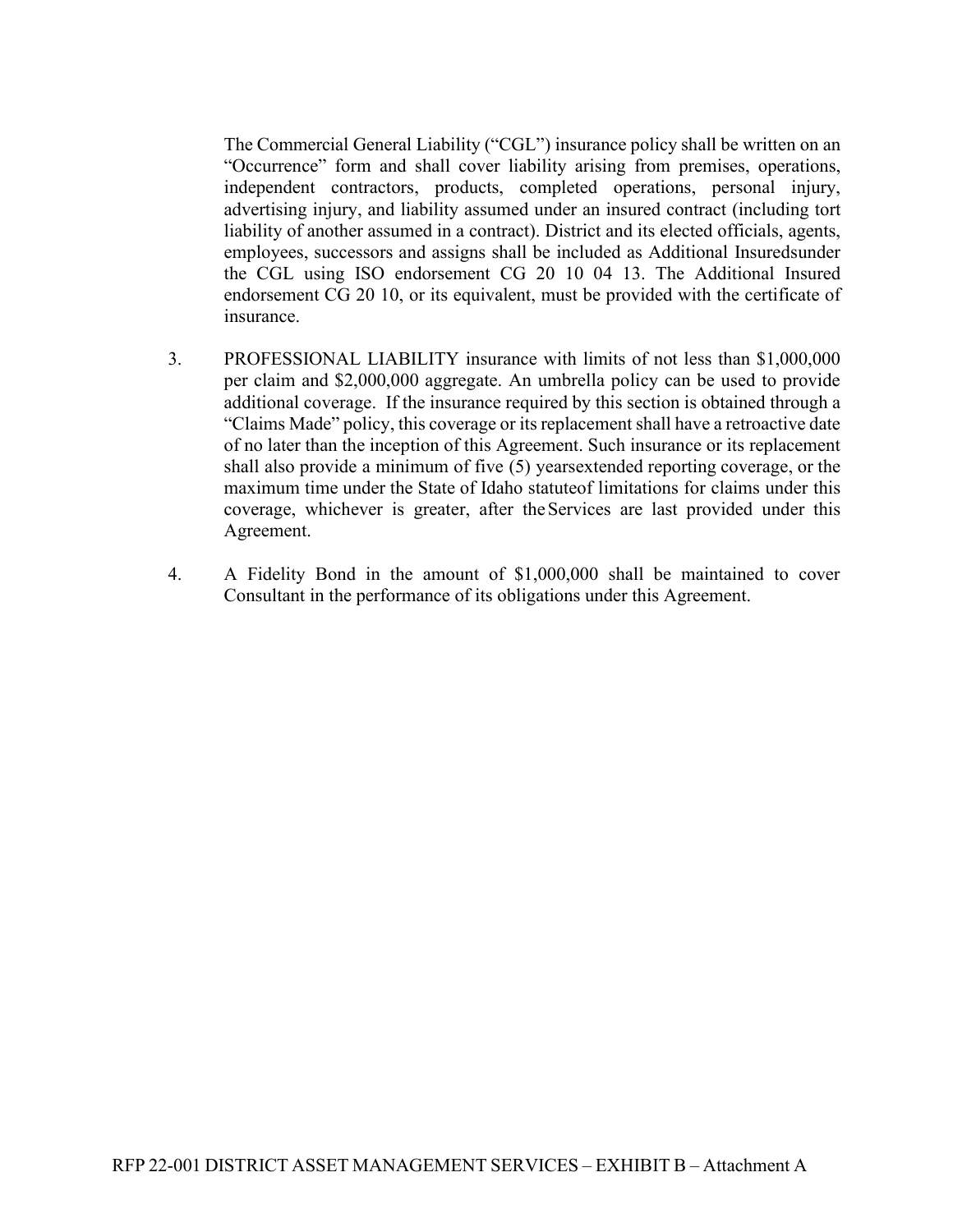# **ATTACHMENT B OF PERSONAL SERVICE AGREEMENT BETWEEN DISTRICT AND . TO PROVIDE ASSET MANAGEMENT SERVICES**

**CONSULTANT'S PROPOSAL**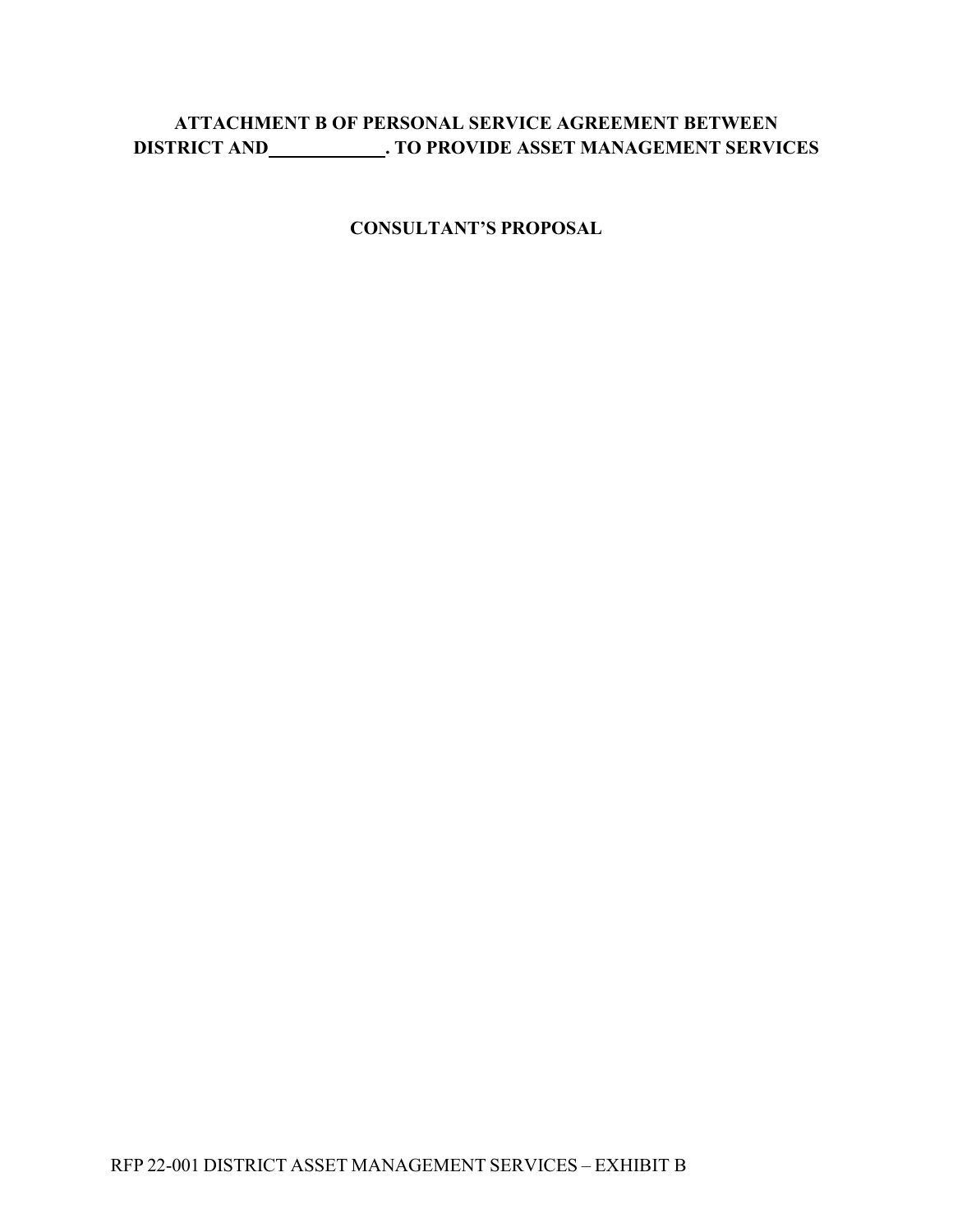#### **EXHIBIT C**

# **Investment Custody, Objectives, Permitted Investments, And Portfolio Parameters for Investment Funds Greater Boise Auditorium District**

#### **Purpose**

This policy addresses "surplus or idle funds" (as defined inIdahoCode Section 57-131)("Surplus Funds") of the Greater Boise Auditorium District and its operating unit, Boise Centre (collectively, the"District").

This policy is adopted to ensure compliance by the District with Idaho Code Section 57-101et seq. regarding the investment of Surplus Funds that will not be deposited in "designated depositories" located inthe state of Idaho (such funds, the "Investment Funds"). The Treasurer of the District isthe custodian of allfunds ofthe District (including the Investment Funds which are subject to this policy) and is responsible for holding and safekeeping such funds.

The purpose of this policy is to designate the investment advisor and custodian for the Investment Funds and to proscribe the custodial and investment guidelines for investments that must be followed by such investment advisor and custodian for the Investment Funds. Any changes to this policy must be proposed by the Treasurer and approved by the Board of Directors of the District (the "Board").

#### **Designation of Custodian and Investment Advisor**

The custodian (the "Custodian") and investment advisor ("Investment Advisor") for the Investment Funds recommended by the Treasurer and approved and designated by the Board are set forth in Exhibit A.

#### **Custody of and Investment Authority for Investment Funds, Accounts and Assets**

Investment funds will be maintained in custodial accounts (the "Accounts") by the Custodian. The Accounts shall be owned exclusively by, and titled exclusively in the name of, the District. The Investment Advisor(s) shall be an agent for the District with authority to manage the assets held in the Accounts (the "Assets") on behalf of the District, provided that the Investment Funds (i) shall be invested consistent with the Investment Objectives (as defined below), (ii) may only be invested in Permitted Investments (as defined below), and (iii) must comply with the Portfolio Parameters (as defined below).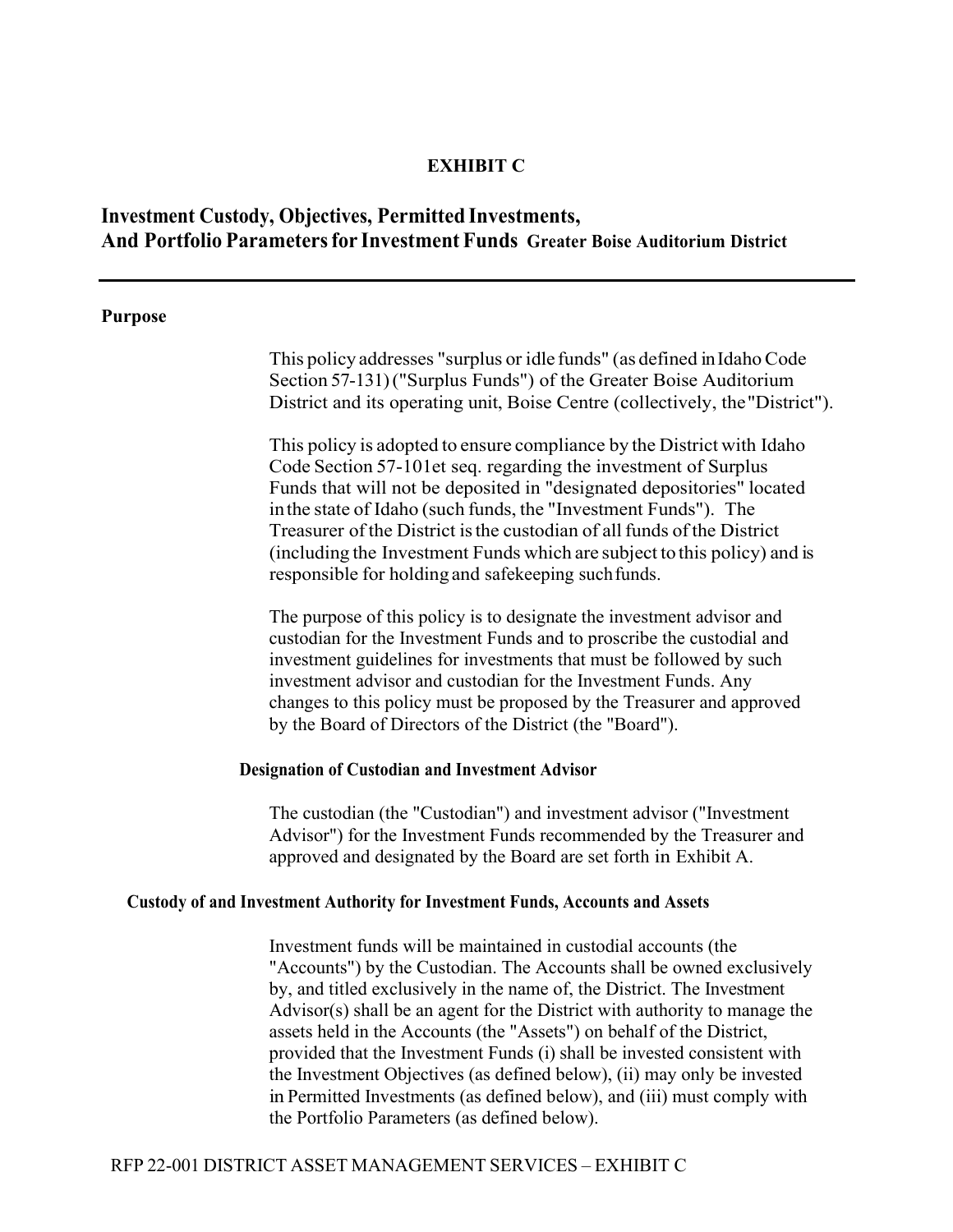The Investment Advisor shall not have:

- legal ownership of the Investment Funds, Accounts or Assets; custody (directly or indirectly) of the Investment Funds, Accounts or Assets; or
- any authority to withdraw Investment Funds or Assets from the Accounts, or
- direct the transfer of any Investment Funds or Assets from the Accounts to anyone other than the District

without the express written direction of the District, which must be signed by both the Treasurer of the District and the Executive Director of the District.

Investment transactions in the Accounts will be executed by the Custodian pursuant to the written instruction of the Investment Advisor.

#### **Investment Objectives**

The objectives and priority of objectives for the Investment Funds(the "Investment Objectives") are asfollows:

- safeguard Investment Funds while providing adequate liquidity to meet operating requirements of the District,
- preserve principal,
- minimize credit risk by diversifying the investment portfolio,
- minimize interest rate risk by diversifying the investment portfolio, and
- attain a market rate of return reasonable for the portfolio.

#### **Permitted Investments**

The Investment Funds may only be invested in the securities and investments expressly described in subsections (a) through (m) of Idaho Code Section 67-1210 ("Permitted Investments"), which are generally described as:

- securities backed by the U.S Government,
- securities backed by certain federal agencies, including mortgages,
- securities backed by the State of Idaho, and
- securities backed by municipalities of the State of Idaho.

A list of the investments currently authorized insubsections (a) through (m) of Section 67-1210 of the Idaho Code is attached hereto as Exhibit B and incorporated herein by reference. The Treasurer must review Idaho Code Section 67-1210 any time changes to this policy are considered, which shall be no less than once each year, and changes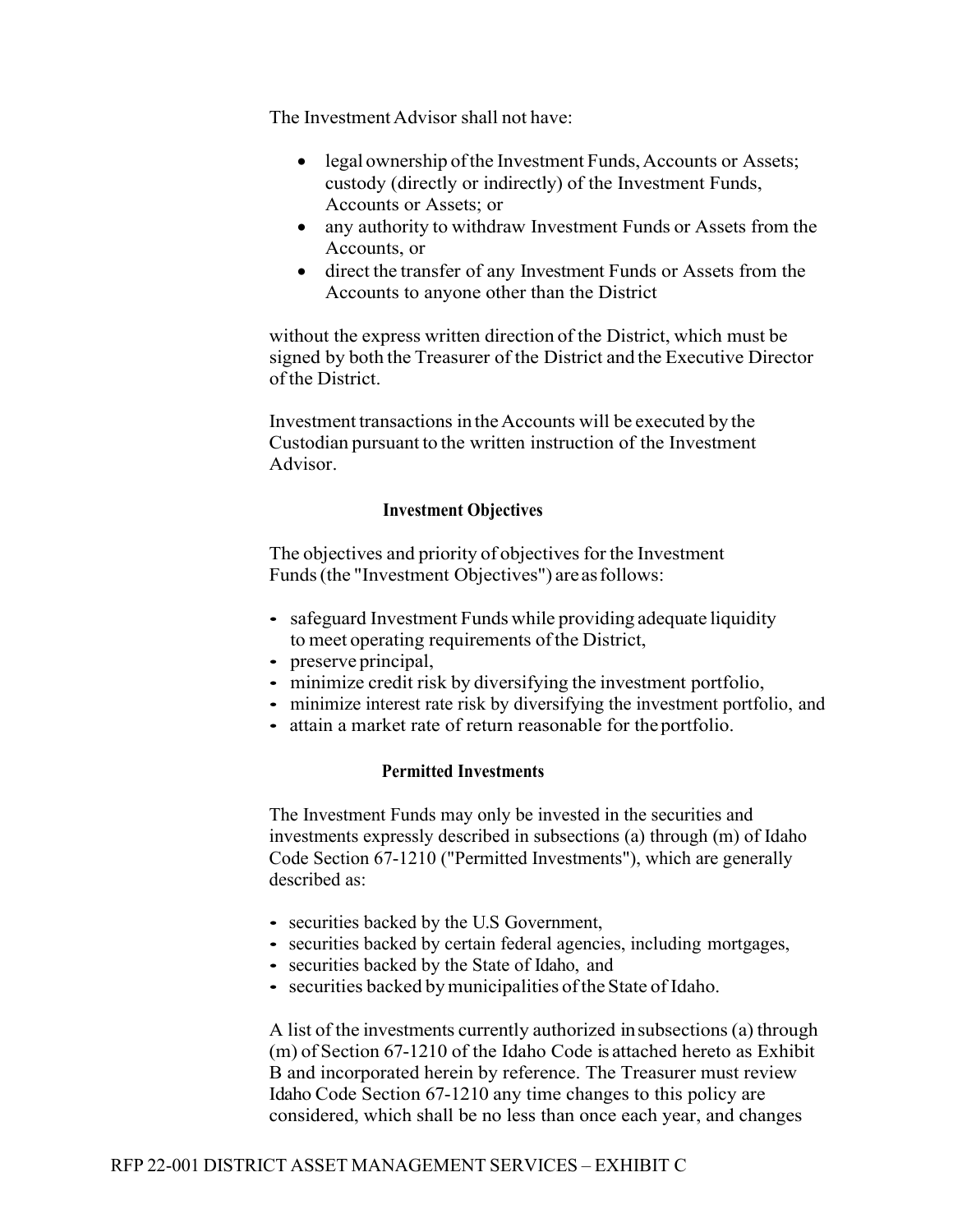to this policy must be approved by the Board. The Treasurer shall advise the Investment Advisor of any changes to the Permitted Investments as a result of amendments to Idaho Code Section 67-1210, or any other changes to this policy.

#### **Portfolio Parameters**

The Investment Funds must be invested pursuant to the investment parameters set forth below .

# **Permitted Investments**

- (a) Bonds, treasury bills, interest-bearing notes, or other obligations of the United States, or those for which the faith and credit of the United States are pledged for the payment of principal and interest.
- (b) General obligation or revenue bonds of this state, or those for which the faith and credit of this state are pledged for the payment of principal and interest.
- (c) General obligation or revenue bonds of any county, city, metropolitan water district, municipal utility district, school district or other taxing district of this state.
- (d) Notes, bonds, debentures, or other similar obligations issued by the farm credit system or institutions forming a part thereof under the farm credit act of 1971, U.S.C., tit. 12, sections 2001-2259, and all acts of congress amendatory thereof or supplementary thereto; in bonds or debentures of the federal home loan bank board established under the federal home loan bank act, U.S.C., tit. 12, sections 1421-1449; in bonds, debentures and other obligations of the federal national mortgage association established under the national housing act, U.S.C., tit. 12, sections 1701-1750g, as amended, and in the bonds of any federal home loan bank established under said act and in other obligations issued or guaranteed by agencies or instrumentalities of the government of the state of Idaho or of the United States, including the United States small business administration guaranteed portion of any loan approved by an Idaho banking corporation and by the state treasurer.
- (e) Bonds, notes or other similar obligations issued by public corporations of the state of Idaho including, but not limited to, the Idaho state building authority, the Idaho housing authority and the Idaho water resource board.
- (f) Repurchase agreements covered by any legal investment for the state of Idaho.
- (g) Tax anticipation notes and registered warrants of the state of Idaho.
- (h) Tax anticipation bonds or notes and income and revenue anticipation bonds or notes of taxing districts of the state of Idaho.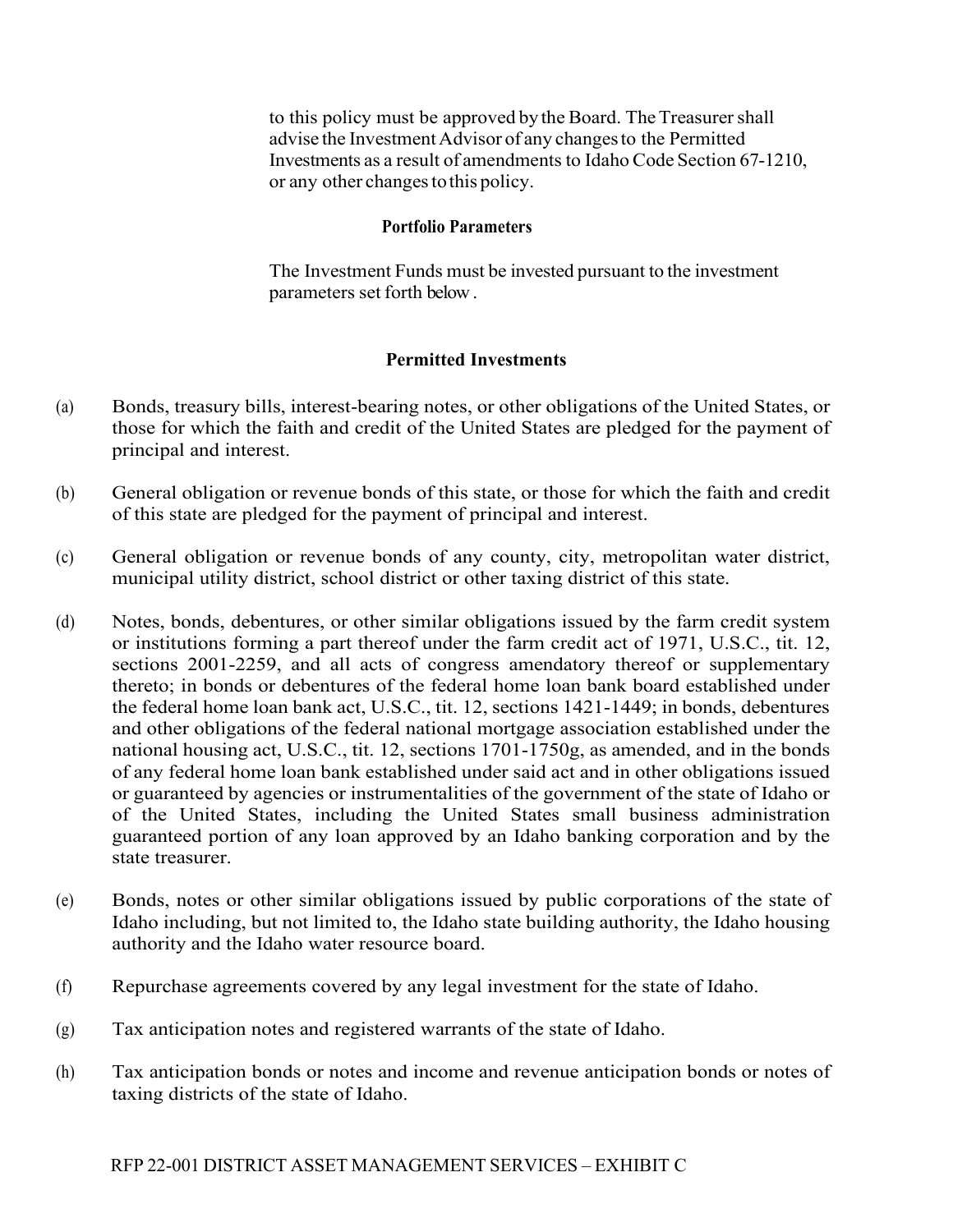- (i) Time deposit accounts and savings accounts in state depositories including, but not limited to, accounts on which interest or dividends are paid and upon which negotiable orders of withdrawal may be drawn, and similar transaction accounts.
- (j) Time deposit accounts and savings accounts of state or federal savings and loan associations located within the geographical boundaries of the state in amounts not to exceed the insurance provided by the federal savings and loan insurance corporation including, but not limited to, accounts on which interest or dividends are paid and upon which negotiable orders of withdrawal may be drawn, and similar transaction accounts.
- (k) Revenue bonds of institutions of higher education of the state of Idaho.
- (l) Share, savings and deposit accounts of state and federal credit unions located within the geographical boundaries of the state inamounts not to exceed the insurance provided by the national credit union share insurance fund and/or any other authorized deposit guaranty corporation, including, but not limited to, accounts onwhich interest or dividends are paid and uponwhich negotiable orders ofwithdrawal may bedrawn, and similar transaction accounts.
- (m) Money market funds whose portfolios consist of any allowed investment as specified in this section. The securities held in money market portfolios must be dollar-denominated, meaning that all principal and interest payments on such a security are payable to security holders in United States dollars.

# **Investment Portfolio Parameters**

| <b>Investment Type</b>      | Maximum $\%$<br><b>Of Portfolio</b><br>Per<br>Investment<br><b>Type</b> | <b>Maximum</b><br>$\frac{0}{0}$<br>Per<br><b>Individual</b><br>Security* | <b>Maximum</b><br>Maturity* | <b>Minimum</b><br>Rating** |
|-----------------------------|-------------------------------------------------------------------------|--------------------------------------------------------------------------|-----------------------------|----------------------------|
| U.S. Government             |                                                                         |                                                                          |                             |                            |
| Obligations                 | 100%                                                                    | 20%                                                                      | 5 Years                     | N/A                        |
| <b>Federal Agency Bonds</b> |                                                                         |                                                                          |                             |                            |
| and Notes                   | 100%                                                                    | 20%                                                                      | 5 Years                     | N/A                        |
| Federal Agency              |                                                                         |                                                                          |                             |                            |
| Mortgage-Backed             | $0\%$                                                                   | N/A                                                                      | N/A                         | N/A                        |
|                             |                                                                         | $10\%$ ; 25%                                                             |                             |                            |
| Idaho Municipal             | 50%                                                                     | Per Issuer                                                               | 5 Years                     | $A3/A$ -/A-                |

Permitted Investments are further subject to the following limitations.

\*Except for securities subject to a mandatory put provision or secure interest rate reset at par within 5 years.

\*\*Minimum rating by at least 1of 3 NRSROs (Nationally Recognized Statistical Rating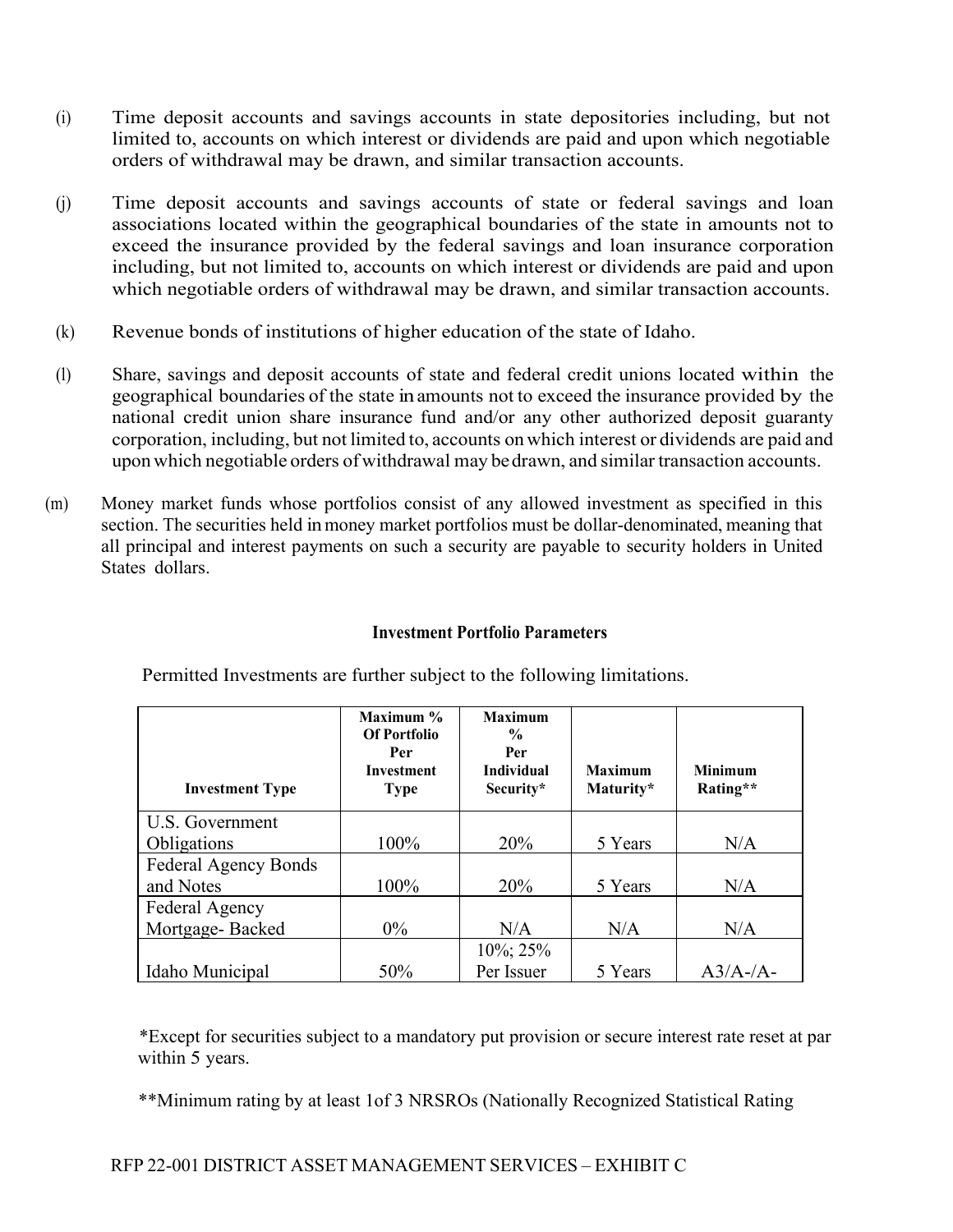Organizations.)